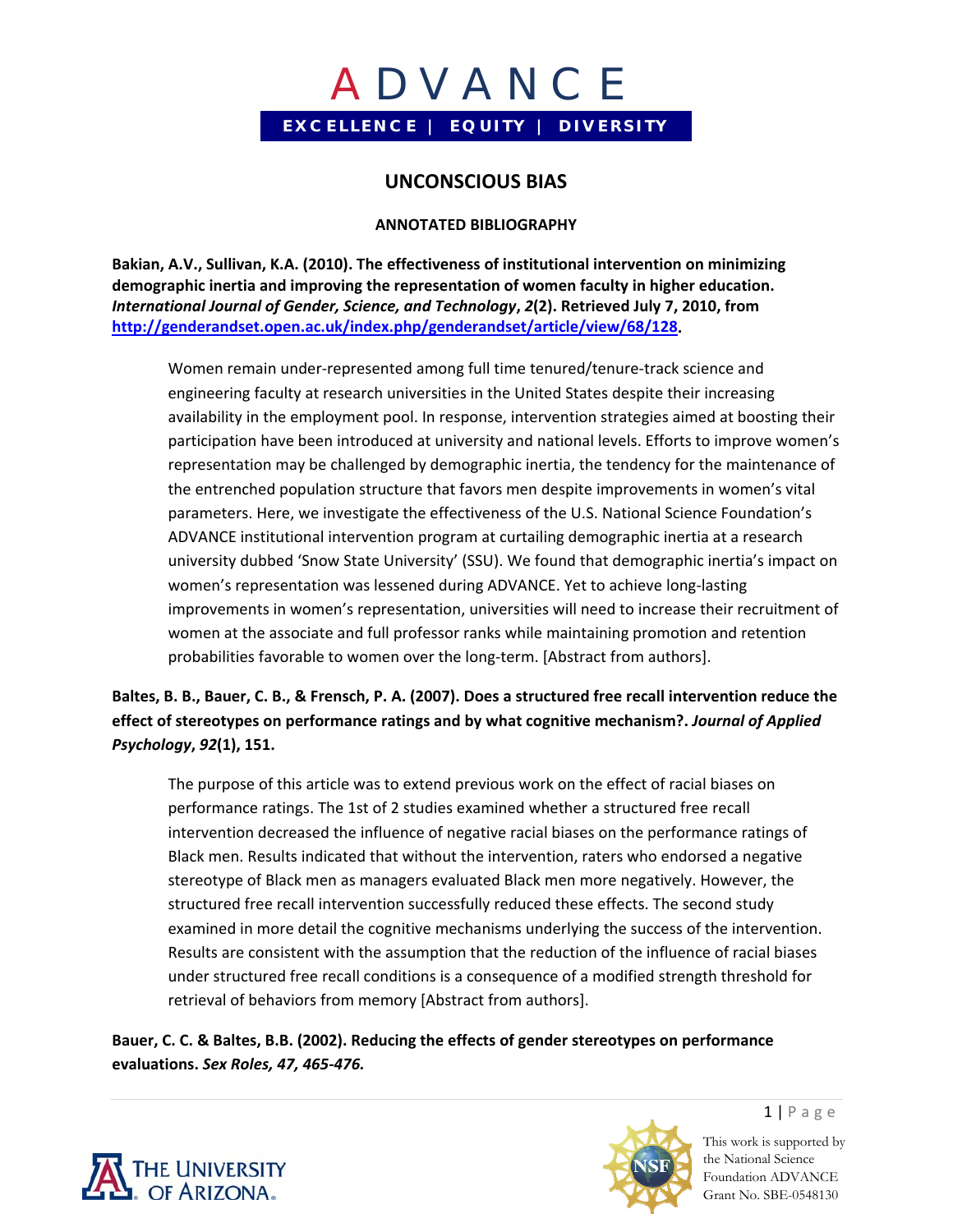The purpose of this research was to extend previous work on gender bias in performance evaluation. Specifically, we examined whether a structured free recall intervention could decrease the influence of traditional gender‐stereotypes on the performance evaluations of women. Two hundred & forty‐seven college students provided performance ratings for vignettes that described the performance of male or female college professors. Results indicated that without the intervention, raters who have traditional stereotypes evaluated women less accurately & more negatively. Conversely, the structured free recall intervention successfully eliminated these effects. The usefulness of the structured free recall intervention as a tool for decreasing the influence of gender stereotypes on performance ratings is discussed. [Adapted from the source document].

#### **Bertrand, M. & Mullainathan, S. (2004). Are Emily and Greg more employable than Lakisha and Jamal? A field experiment on labor market discrimination.** *American Economic Review, 94,* **991‐1013.**

We study race in the labor market by sending fictitious resumes to help-wanted ads in Boston and Chicago newspapers. To manipulate perceived race, resumes are randomly assigned African‐American‐ or White‐sounding names. White names receive 50 percent more callbacks for interviews. Callbacks are also more responsive to resume quality for White names than for African‐American ones. The racial gap is uniform across occupation, industry, and employer size. We also find little evidence that employers are inferring social class from the names. Differential treatment by race still appears to still be prominent in the U.S. labor market. [Abstract from author].

### **Biernat, M., Fuegen, K., & Kobrynowicz, D. (2010). Shifting standards and the inference of incompetence: Effects of formal and informal evaluation tools.** *Personality and Social Psychology Bulletin***,** *36***(7), 855.**

The authors distinguish between minimum and confirmatory standards of incompetence and hypothesize that for groups stereotyped as relatively competent (or deficient in *in*competence), minimum standards of incompetence are lower (suspicion of incompetence is triggered sooner) but confirmatory standards are higher, relative to groups stereotyped as relatively incompetent. An initial study demonstrated this evidentiary pattern for male versus female targets. In Studies 2 and 3, participants were exposed to a poor‐performing male or female (Study 2) or Black or White male (Study 3) trainee and were asked to record "notable" behaviors in either their "informal notes" (instantiating a minimum standard) or a "formal performance log" (instantiating a confirmatory standard). Consistent with predictions, fewer incompetent behaviors were recorded in the formal log than in informal notes for White male trainees. Firing decisions generally mimicked these patterns and in Study 3 were partially mediated by the accessibility of incompetent behaviors [Abstract from authors].

**Biernat, M. & Manis, M. (1994). Shifting standards and stereotype‐based judgments.** *Journal of Personality and Social Psychology***,** *66***(1), 5‐20.** 





 $2 | P \text{age}$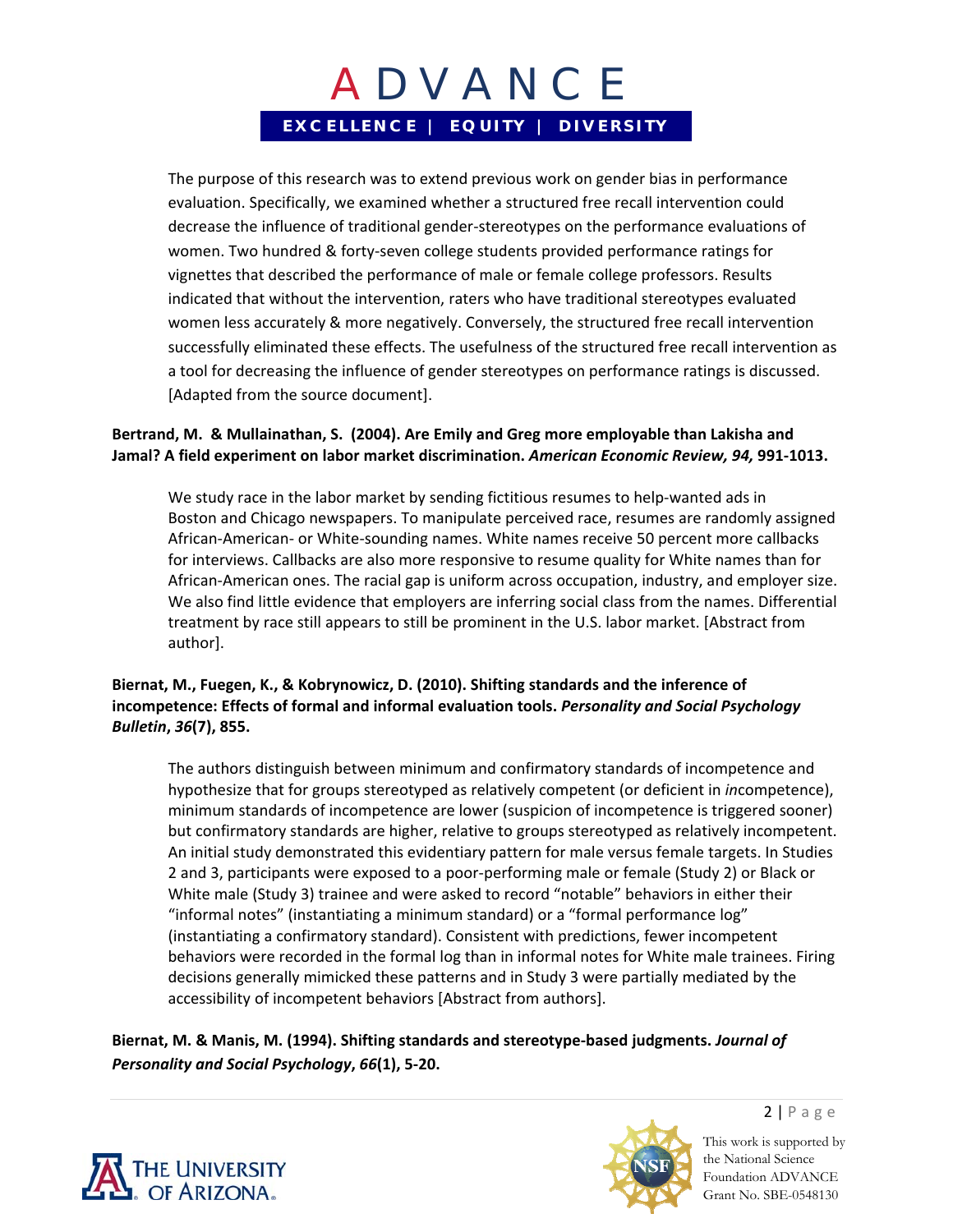Four studies tested a model of stereotype‐based shifts in judgment standards developed by M. Biernat, M. Manis, and T. E. Nelson (1991). The model suggests that subjective judgments of target persons from different social groups may fail to reveal the stereotyped expectations of judges, because they invite the use of different evaluative standards; more "objective" or common rule indicators reduce such standard shifts. The stereotypes that men are more competent than women, women are more verbally able than men, Whites are more verbally able than Blacks, and Blacks are more athletic than Whites were successfully used to demonstrate the shifting standards phenomenon. Several individual‐difference measures were also effective in predicting differential susceptibility to standard shifts, and direct evidence was provided that differing comparison standards account for substantial differences in target ratings.[Abstract from author].

### **Biernat, M., Tocci, M. J., & Williams, J. C. (2011). The language of performance evaluations: Gender‐ based shifts in content and consistency of judgment.** *Social Psychological and Personality Science***, 1‐7.**

Performance evaluations of male and female junior attorneys in a Wall Street law firm were analyzed. Male supervisors judged male attorneys more favorably than female attorneys on numerical ratings that mattered for promotion but offered narrative comments that showed either no sex effects or greater favorability toward women. Judgments of male attorneys were more consistent overall than they were for female attorneys, and predictors of numerical ratings differed by sex: Narrative ratings of technical competence mattered more for men than women, and narrative ratings of interpersonal warmth mattered more for women than men. Open‐ ended use of positive performance words—the only outcome that favored women—did not translate into positive numerical ratings for women. The data suggest subtle patterns of gender bias, in which women were harmed by not meeting gendered expectations of interpersonal warmth but were less benefited than men by meeting masculine standards of high technical competence [Abstract from authors].

### **Bilimoria, D., Buch, K.K. (2010). The search is on: Engendering faculty diversity through more effective search and recruitment.** *Change: The Magazine of Higher Learning***,** *42***(4), 27‐32.**

The underrepresentation of women and minority faculty in the STEM disciplines continues to be a major concern to university leaders, policy makers, and scientists. While of number of complex factors across the entire academic pipeline play significant roles in this problem, important contributing causes of the underrepresentation of women and minorities on the STEM faculty are how recruitment is conducting and how hiring decisions are made. The authors elucidate how universities can systematically transform their conventional recruitment practices to develop a more diverse faculty and a more inclusive faculty climate. [Abstract from authors, edited by UA ADVANCE staff].





 $3 | P \text{age}$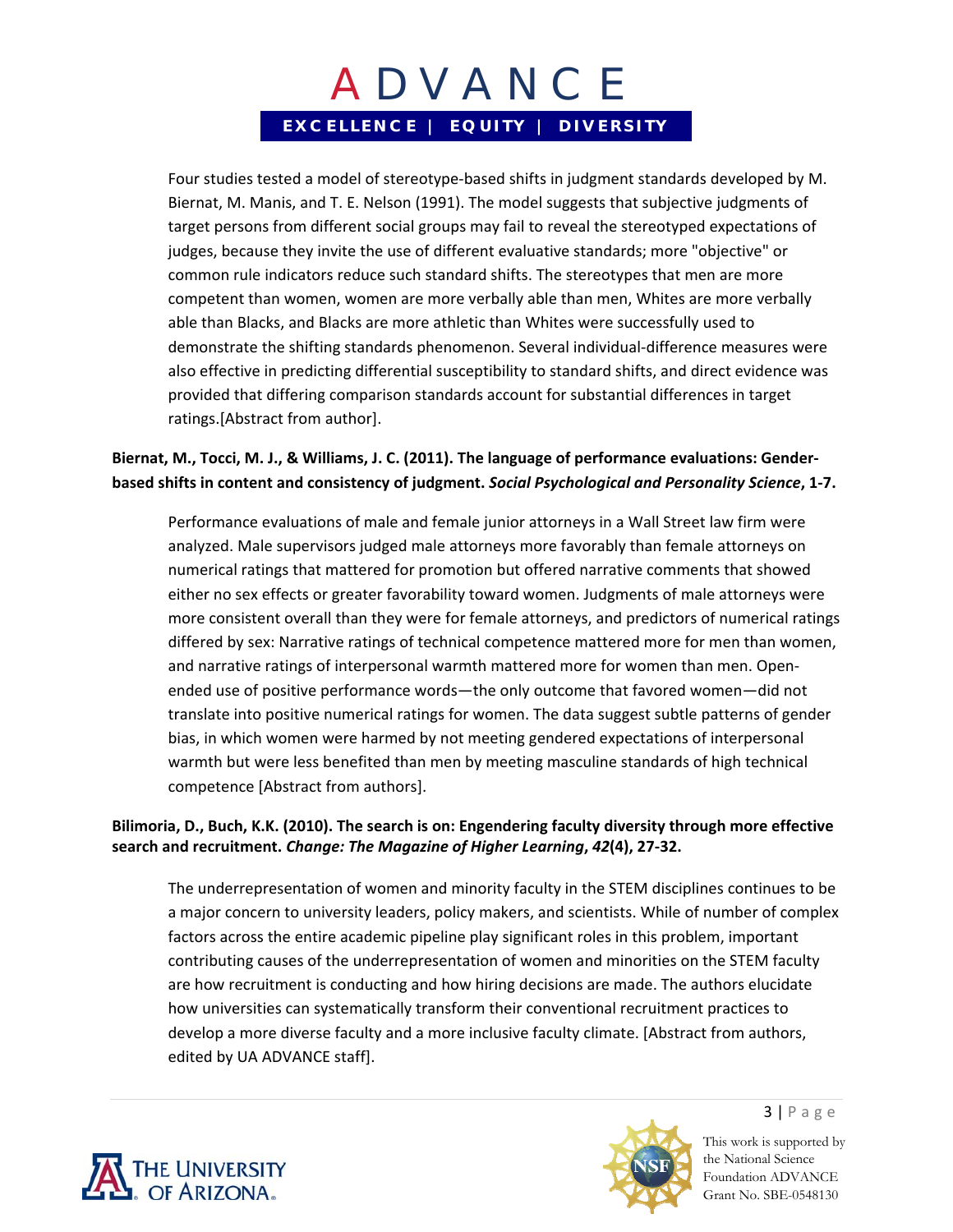### **Blair, I.V. & Banaji, M.R. (1996). Automatic and controlled processes in stereotype priming.** *Journal of Personality and Social Psychology,70***(6), 1142‐1163.**

The experiments in this article were conducted to observe the automatic activation of gender stereotypes and to assess theoretically specified conditions under which such stereotype priming may be moderated. Across 4 experiments, 3 patterns of data were observed: (a) evidence of stereotype priming under baseline conditions of intention and high cognitive constraints, (b) significant reduction of stereotype priming when a counterstereotype intention was formed even though cognitive constraints were high, and (c) complete reversal of stereotype priming when a counterstereotype intention was formed and cognitive constraints were low. These data support proposals that stereotypes may be automatically activated as well as proposals that perceivers can control and even eliminate such effects.

### **Blair, I.V., Ma, J.E., & Lenton, A.P. (2001). Imagining stereotypes away: The moderation of implicit stereotypes through mental imagery.** *Journal of Personality and Social Psychology, 81***(5), 828‐841.**

Research on implicit stereotypes has raised important questions about an individual's ability to moderate and control stereotypic responses. With few strategies shown to be effective in moderating implicit effects, the present research investigates a new strategy based on focused mental imagery. Across 5 experiments, participants who engaged in counterstereotypic mental imagery produced substantially weaker implicit stereotypes compared with participants who engaged in neutral, stereotypic, or no mental imagery. This reduction was demonstrated with a variety of measures, eliminating explanations based on response suppression or shifts in response criterion. Instead, the results suggest that implicit stereotypes are malleable, and that controlled processes, such as mental imagery, may influence the stereotyping process at its early as well as later stages. [Abstract from author].

### **Brescoll, V.L., Dawson, E., & Uhlmann, E.L. (2010). Hard won and easily lost: The fragile status of leaders in gender‐stereotype‐ incongruent occupations.** *Psychological Science,* **Retrieved from: http://pss.sagepub.com/cgi/content/short/0956797610384744v1.**

Seventy‐five males and 127 females (mean age = 35.49 years) participated in a study employing a 2 (target's gender) × 2 (job performance: mistake vs. no mistake) × 2 (occupation: gender congruent vs. gender incongruent) between-subjects design. Pretesting revealed two occupations, one strongly associated with women and the other with men, that were equivalent in both status and gender congruity: president of a women's college and police chief. Participants were randomly assigned to read and evaluate a single scenario that described a target's occupation and a situation in which he or she did or did not make a mistake. In the absence of a mistake, targets were given equivalent status regardless of their occupancy's gender congruency, *F*(1, 95) < 1, n.s. But among those who made a mistake, both male and female targets in gender‐incongruent jobs (males: *M* = 6.14, *SD* = 2.14; females: *M* =6.33,





 $4 | P \text{age}$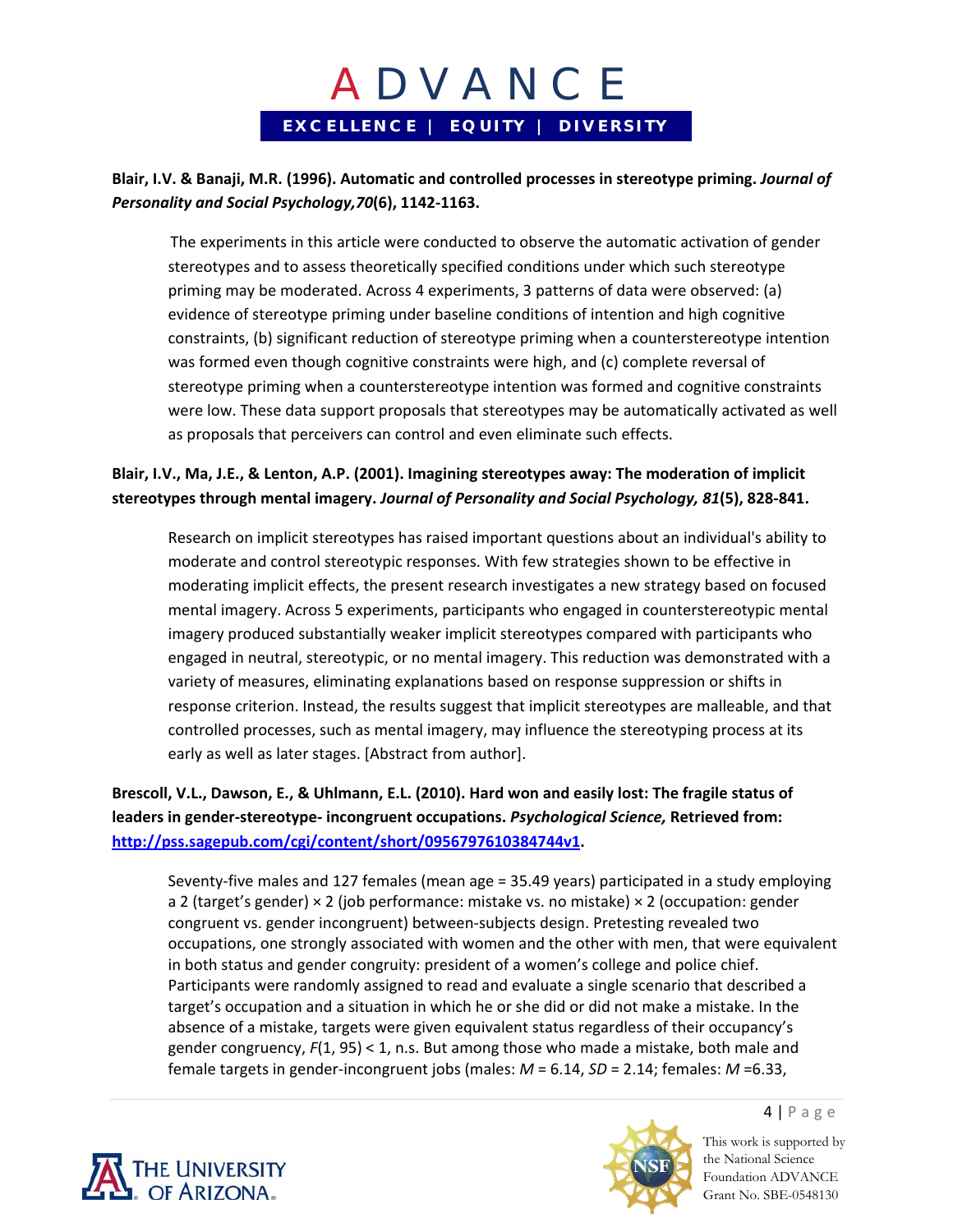*SD* = 2.77) received less status than those in gender‐congruent jobs (males: *M* = 7.80, *SD* = 1.88; females: *M* = 7.38, *SD* = 1.94), *F*(1, 105) = 7.69, *p* < .01. When the targets did not make an error, they were seen as equally competent whether they were in a gender‐congruent job or not, *F*(1, 97) = 1.87, n.s. However, when a mistake was made, both male and female targets in the gender‐incongruent occupations were seen as less competent (females: *M* = 4.89, *SD* = 2.04; males: *M* = 5.30, *SD* = 2.59) than the targets in the gender‐congruent jobs (females: *M* = 6.25, *SD* = 2.24; males: *M* = 5.72, *SD* = 2.40), *F*(1, 105) = 10.26, *p* < .01. [Abstract from author]

### **Butler, D. & Geis, F.L. (1990). Nonverbal Affect Responses to Male and Female Leaders : Implications for Leadership Evaluations.** *Journal of Personality and Social Psychology, 58***(1), 48‐59***.*

It was hypothesized that female leaders would elicit more negative nonverbal affect responses from other group members than male leaders offering the same initiatives. Male and female subjects participated in 4‐person discussions in which male or female confederates assumed leadership. During the discussion subjects' nonverbal affect responses to the confederates were coded from behind one‐way mirrors. Female leaders received more negative affect responses and fewer positive responses than men offering the same suggestions and arguments. Female leaders received more negative than positive responses, in contrast to men, who received at least as many positive as negative responses. The data demonstrate a concrete social mechanism known to cause devaluation of leadership, and thus support a more social interpretation of female leadership evaluations, in contrast to previous interpretations based on private perceptual bias. [Abstract from author].

#### **Committee on Maximizing the Potential of Women in Academic Science and Engineering, National Academy of Sciences, National Academy of Engineering, and Institute of Medicine. (2007).** *Beyond bias and barriers: Fulfilling the potential of women in academic science and engineering.* **Washington, D.C.: The National Academies Press.**

*Beyond Bias and Barriers* explains that eliminating gender bias in academia requires immediate overarching reform, including decisive action by university administrators, professional societies, federal funding agencies and foundations, government agencies, and Congress. If implemented and coordinated across public, private, and government sectors, the recommended actions will help to improve workplace environments for all employees while strengthening the foundations of America's competitiveness. [Abstract from publisher].

## **Correll, S.J., Bernard, S. & Paik, In. (2007). Getting a job: Is there a motherhood penalty.** *American Journal of Sociology, 112***(5), 1297‐1338.**

Survey research finds that mothers suffer a substantial wage penalty, although the causal mechanism producing it remains elusive. The authors employed a laboratory experiment to evaluate the hypothesis that status‐based discrimination plays an important role and an audit study of actual employers to assess its real‐world implications. In both studies, participants





This work is supported by the National Science Foundation ADVANCE Grant No. SBE-0548130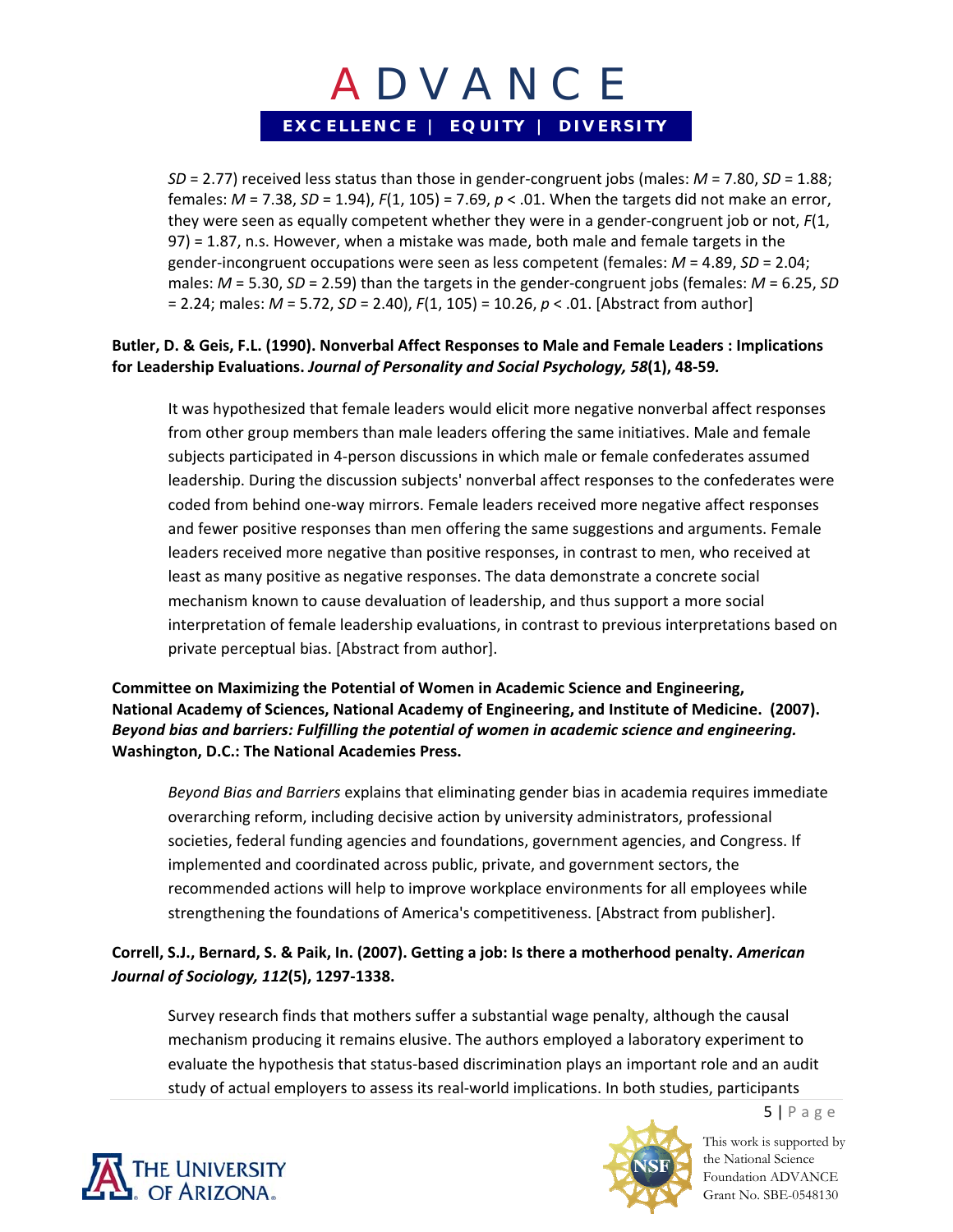evaluated application materials for a pair of same‐gender equally qualified job candidates who differed on parental status. The laboratory experiment found that mothers were penalized on a host of measures, including perceived competence and recommended starting salary. Men were not penalized for, and sometimes benefited from, being a parent. The audit study showed that actual employers discriminate against mothers, but not against fathers.

**Crothers, L.M., Hughes, T.L., Schmitt, A.J., et.al. (2010). Has equity been achieved? Salary and promotion negotiation practices of a national sample of school psychology university faculty.** *The Psychologist‐Manager Journal, 13***(1), 30‐49.**

Psychologists are likely to consider issues of compensation when considering employment at a university. Correspondingly, this study explored the salary and promotion negotiation practices of female and male school psychology university faculty members. In all, 191 female and 115 male faculty members completed a survey regarding negotiation practices and job satisfaction. Although significantly more faculty members reported successful salary negotiations than failed attempts, results suggest that female faculty members earn significantly less than do their male colleagues, controlling for years of experience. No gender differences were found regarding participants' willingness to negotiate for increased salary; however, male faculty members were more likely to negotiate for a promotion. Of those individuals who perceived a negative response for salary negotiation, more female faculty members reported that their gender contributed to the negative response. The positive relation between job satisfaction and salary that the authors observed among male faculty members was not found for female faculty members. Job satisfaction and negotiating for a promotion was positively correlated for male faculty members, but for female faculty members, job satisfaction was positively correlated with the belief that their gender positively affected their negotiation and negatively correlated with the perception of penalty for negotiation. [Abstract from authors].

### **Cuddy, A. J. C., Fiske, S. T., & Glick, P. (2004). When professionals become mothers, warmth doesn't cut the ice.** *Journal of Social Issues, 60,* **701–718.**

Cuddy et al (2004) used a stereotype content model to investigate how working mothers are perceived relative to childless professionals and working fathers. In a 2 (sex = male or female) x 2 (child = yes or no) between‐participants design, they asked participants (N=122) to evaluate three fictitious professionals' profiles on traits reflecting warmth (good‐natured, sincere, warm, trustworthy) and competence (capable, efficient, organized, skillful) using a seven‐point Likert scale. Participants also evaluated the profiles on three discrimination proxy items (likelihood to hire, promote, and continue to train the professional). One profile varied only one two factors: gender and whether or not the professional was a parent. The other two profiles, one for a middle‐aged woman with a BA in economics who commutes to work for four ten‐hour days and the other for a man with a BA in communications who works five eight‐hour days, acted as filler profiles. Four important findings arose. First, when working women become mothers, they





This work is supported by the National Science Foundation ADVANCE Grant No. SBE-0548130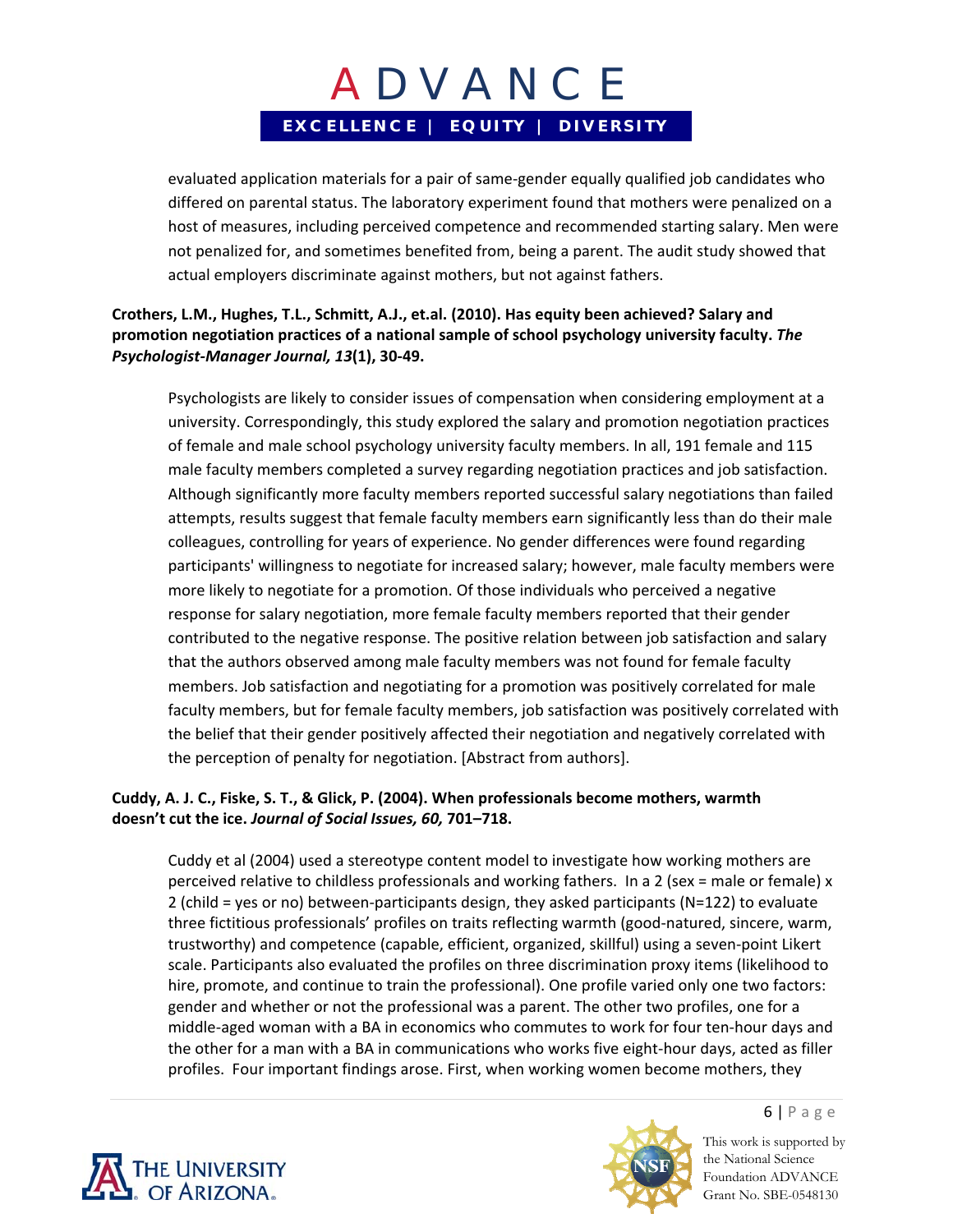trade perceived competence for perceived warmth. Second, working men don't make this trade; when they become fathers, they gain perceived warmth and maintain perceived competence. Third, people report less interest in hiring, promoting, and educating working moms relative to working dads and childless employees. Finally, competence ratings predict interest in hiring, promoting, and educating workers. Thus, working moms' gain in perceived warmth does not help them, but their loss in perceived competence does hurt them.

### **Davison, H. K. & Burke, M.J. (2000). Sex discrimination in simulated employment contexts: A meta‐ analytic investigation.** *Journal of Vocational Behavior, 56***(2), 225‐248.**

This study meta‐analytically tested hypotheses concerning factors that affect sex discrimination in simulated employment contexts. These hypotheses, derived from the social psychological literature on stereotyping, predicted that salience of applicant sex, job sex‐type, sex of rater, and amount of job-relevant information would affect discrimination against female and male applicants. Generally, the hypotheses concerning job sex‐type and job‐relevant information were supported. Female and male applicants received lower ratings when being considered for an opposite‐sex‐type job, and the difference between ratings of males and females decreased as more job-relevant information was provided. However, ratings of males and females did not differ as hypothesized in regard to salience of sex and rater sex. The research and practice implications of these results are discussed.

### Eagly, A. H., & Carli, L.L. (2003). The female leadership advantage: An evaluation of the evidence. The *Leadership Quarterly, 14,* **807‐834.**

Journalists and authors of trade books increasingly assert a female advantage in leadership, whereby women are more likely than men to lead in a style that is effective under contemporary conditions. Contrasting our analysis of these claims with Vecchio's [Leadersh. Q. 13 (2002) 643] analysis, we show that women have some advantages in typical leadership style but suffer some disadvantages from prejudicial evaluations of their competence as leaders, especially in masculine organizational contexts. Nonetheless, more women are rising into leadership roles at all levels, including elite executive roles. We suggest reasons for this rise and argue that organizations can capture the symbols of progressive social change and modernity by appointments of women in key positions.

### **Eagly, A. H., & Karau, S. J. (2002). Role congruity theory of prejudice toward female leaders.** *Psychological Review***,** *109***(3), 573‐598.**

A role congruity theory of prejudice toward female leaders proposes that perceived incongruity between the female gender role and leadership roles leads to 2 forms of prejudice: (a) perceiving women less favorably than men as potential occupants of leadership roles and (b) evaluating behavior that fulfills the prescriptions of a leader role less favorably when it is enacted by a woman. One consequence is that attitudes are less positive toward female than male leaders and potential leaders. Other consequences are that it is more difficult for women





This work is supported by the National Science Foundation ADVANCE Grant No. SBE-0548130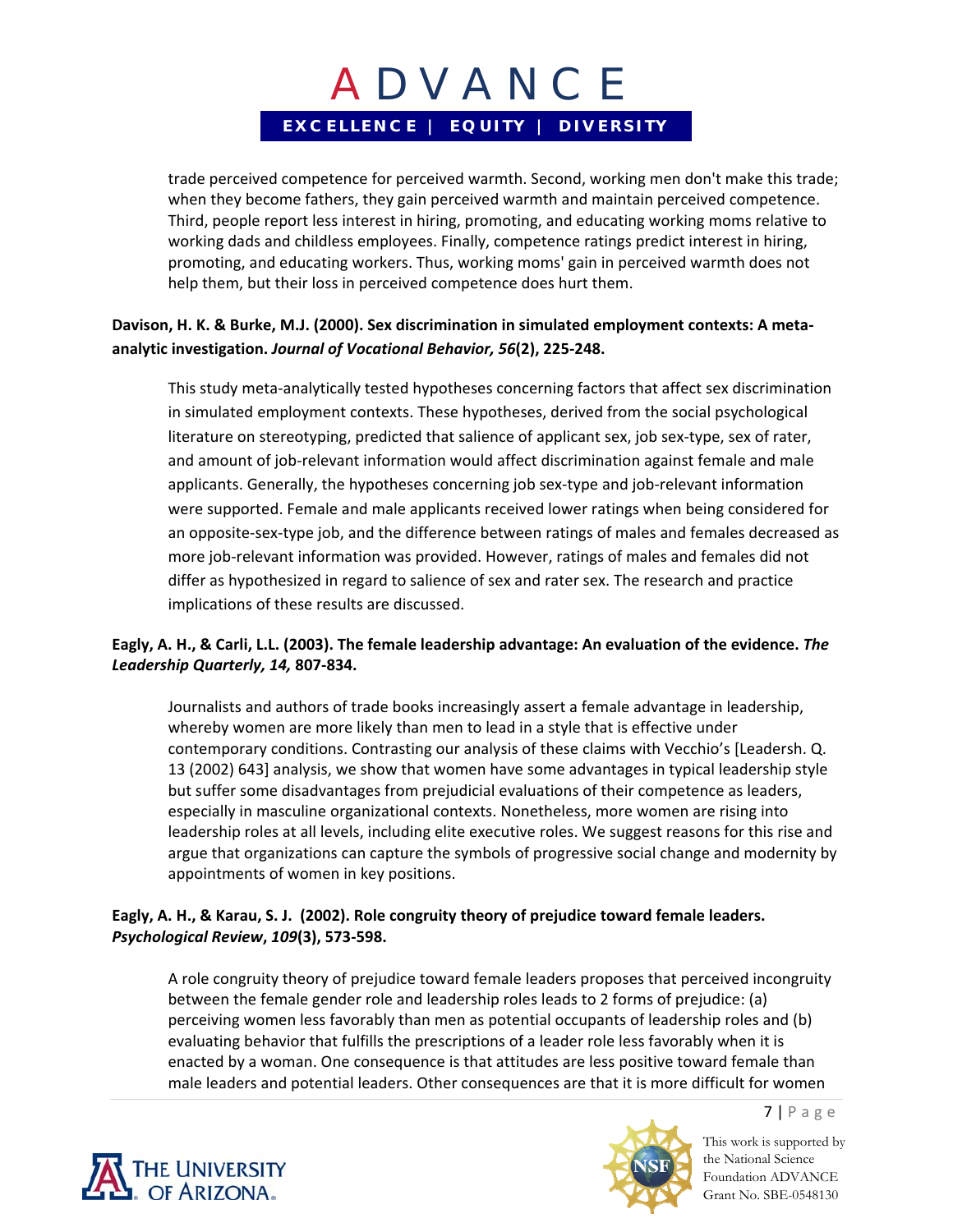to become leaders and to achieve success in leadership roles. Evidence from varied research paradigms substantiates that these consequences occur, especially in situations that heighten perceptions of incongruity between the female gender role and leadership roles. [Abstract from authors].

### **Ellemers, N., van den Heuvel, H,, de Gilder, D., Maass, A., & Bonvini A. (2004). The underrepresentation of women in science: differential commitment or the queen bee syndrome?** *The British Journal of Social Psychology, 43,* **315‐338.**

We examined possible explanations for the underrepresentation of women among university faculty, in two different national contexts. In the Netherlands, a sample of doctoral students (N = 132) revealed no gender differences in work commitment or work satisfaction. Faculty members in the same university ( $N = 179$ ), however, perceived female students to be less committed to their work and female faculty endorsed these gender‐stereotypical perceptions most strongly. A second study, in Italy, replicated and extended these findings. Again, no gender differences were obtained in the self-descriptions of male and female doctoral students ( $N =$ 80), while especially the female faculty (N = 93) perceived female students as less committed to their work than male students. Additional measures supported an explanation in social identity terms, according to which individual upward mobility (i.e. of female faculty) implies distancing the self from the group stereotype which not only involves perceiving the self as a non‐ prototypical group member, but may also elicit stereotypical views of other in‐group members. [Abstract from author].

### **Fiske, S.T. & Taylor, S.E. (1991).** *Social cognition* **(2nd ed.). Mcgraw‐Hill Book Company.**

This text by Susan Fiske and Shelley Taylor has been the standard resource for scholars and students interested in the fullest understanding of the areas of social cognition. Now in its thoroughly revised second edition, "Social Cognition" goes even further in organizing and critically evaluating the theories, evidence, and practical applications centered around the basic issue of how people make sense of their social environment. By combining new developments in cognitive psychology on attention, memory, and inference, with those emerging from the study of attitudes, affect, and motivation, Fiske and Taylor give us the "state of the art" manual for appreciating that aspect of human nature which focuses on how people think about themselves and about others. [from the foreword]

#### **Foschi, M. (2000). Double standards for competence: Theory and research. Annual Reviews ,Inc**.

This article reviews theory and research on double standards, namely, the use of different requirements for the inference of possession of an attribute, depending on the individuals being assessed. The article focuses on double standards for competence in task groups and begins by examining how status characteristics (e.g. gender, ethnicity, socioeconomic class) become a basis for stricter standards for the lower status person. I also discuss other bases for this





8 | Page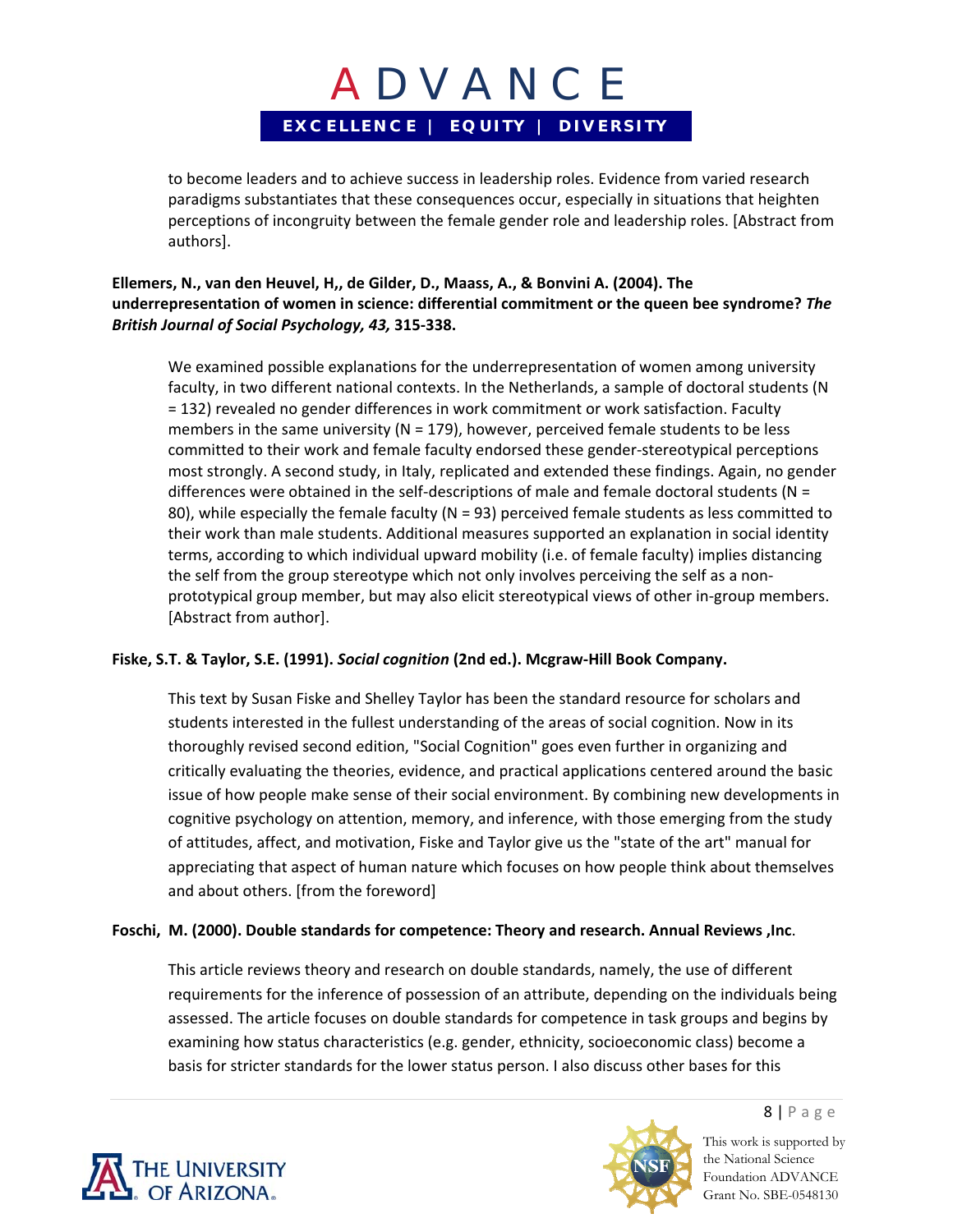practice (e.g. personality characteristics, allocated rewards, sentiments of either like or dislike). Next, I describe double standards in the inference of other types of valued attributes (e.g. beauty, morality, mental health) and examine the relationship between these practices and competence double standards. The article concludes with a discussion of "reverse" double standards for competence, namely, the practice of applying more lenient ability standards to lower status individuals. [Abstract from author].

### **Foschi, M. (1996). Double standards in the evaluation of men and women.** *Social Psychology Quarterly, 59***(3), 237‐254.**

This article presents the results from two expectation‐states studies on gender and double standards for task competence. The emergence of such standards under several experimental conditions is investigated. In both studies, men and women, participating in opposite‐sex dyads, worked first individually and then as a team in solving a perceptual task. As predicted, results from Experiment 1 show that although subjects of both sexes achieved equal levels of performance, women were held to a stricter standard of competence than men. This difference was more pronounced when the referent of the standard was the partner rather than self. Experiment 2 investigates the extent to which the double standard is affected by level of accountability for one's assessments. Results show a significant difference by sex of referent of standard when accountability was low, but not when it was increased. In both studies, measures of perceived competence in self and in partner reflected reported standards, as predicted. Theoretical and practical implications of these findings are discussed. [Abstract from author].

### **Foschi, M., Lai, L., & Sigerson, K. (1994). Gender and double standards in the assessment of job applicants.** *Social Psychology Quarterly,57***(4), 326‐339.**

This study tests hypotheses on the use of gender‐based double standards in the assessment of task competence. The design involves the examination of files of applicants for engineering jobs, and recreates several features of a hiring decision. The critical choice to be made by each subject was between a male and a female applicant with average but slightly different academic records. In one experimental condition the man held the better record; in the other, the situation was reversed. Results for male subjects show that when the male candidate was the better performer, he was chosen more often, and was considered more competent and more suitable, than when the female candidate was in that position. Female subjects, on the other hand, did not show any differences regarding sex of applicant. This sex of subject effect is examined in detail. A discussion of the paper's theoretical and methodological contributions to the study of ability evaluation is also included. [Abstract from author].





9 | Page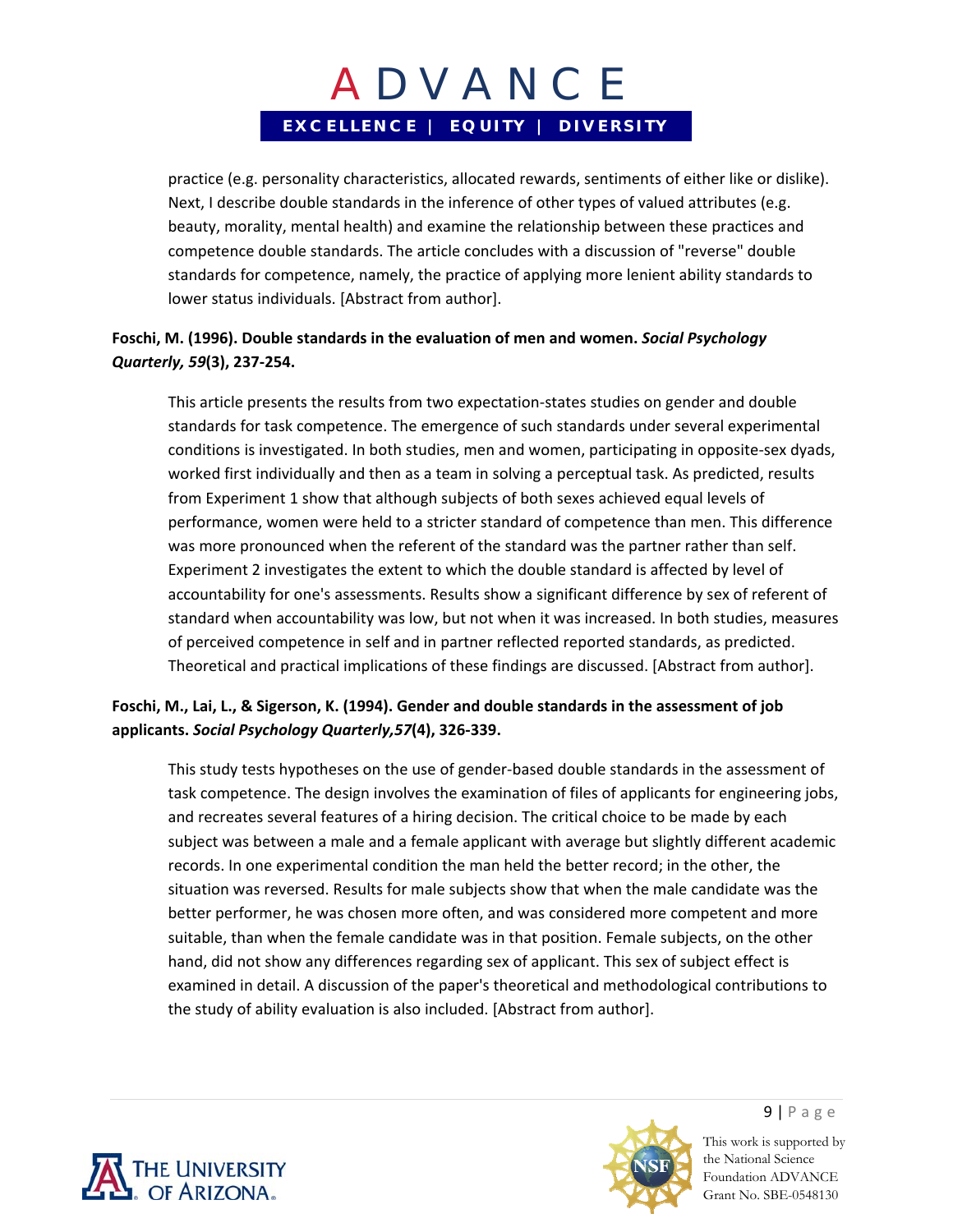**Galinsky, A. D. & Moskowitz, G.B. (2000). Perspective‐taking: Decreasing stereotype expression, stereotype accessibility, and in‐group favoritism.** *Journal of Personality and Social Psychology, 78***(4), 708‐724.**

Using 3 experiments, the authors explored the role of perspective‐taking in debiasing social thought. In the 1st 2 experiments, perspective‐taking was contrasted with stereotype suppression as a possible strategy for achieving stereotype control. In Experiment 1, perspective-taking decreased stereotypic biases on both a conscious and a nonconscious task. In Experiment 2, perspective-taking led to both decreased stereotyping and increased overlap between representations of the self and representations of the elderly, suggesting activation and application of the self-concept in judgments of the elderly. In Experiment 3, perspectivetaking reduced evidence of in‐group bias in the minimal group paradigm by increasing evaluations of the out‐group. The role of self‐‐other overlap in producing prosocial outcomes and the separation of the conscious, explicit effects from the nonconscious, implicit effects of perspective‐taking are discussed. [Abstract from author].

### **Goldin, C. & Rouse, C. (2000). Orchestrating impartiality: The impact of "blind" auditions on female musicians.** *The American Economic Review, 90***(4), 715‐741.**

A change in the audition procedures of symphony orchestras ‐ adoption of blind auditions with a screen to conceal the candidate's identity from the jury - provides a test for sex-biased hiring. Using data from actual auditions, in an individual fixed‐effects framework, it is found that the screen increases the probability a woman will be advanced and hired.

## **Gundersen, D. E., Tinsley, D.B., & Terpstra, D.E. (1996). Empirical assessment of impression management biases: The potential for performance appraisal error.** *Journal of Social Behavior and Personality, 11,* **57‐77.**

This experimental study used senior university students in a business curriculum to explore the role of impression management as a bias in a performance appraisal setting. Subordinate performance and the gender of both raters and ratees were also included as factors in the study. As expected, findings show that performance is the primary determinant of appraisal scores as a main effect where all evaluation measures were significant at the  $p < .001$  level. Performance also interacted significantly with both the subordinate gender and rater gender variables. Impression management, both as a main effect and in interaction with ratee gender, was also found to influence performance appraisal scores, although to a lesser extent than performance. Defensive impression management tactics, including apologies and excuses, were generally found to have a negative influence on evaluations. The gender variables were only significant when interacting with performance and impression management conditions. [Abstract from author].





10 | Page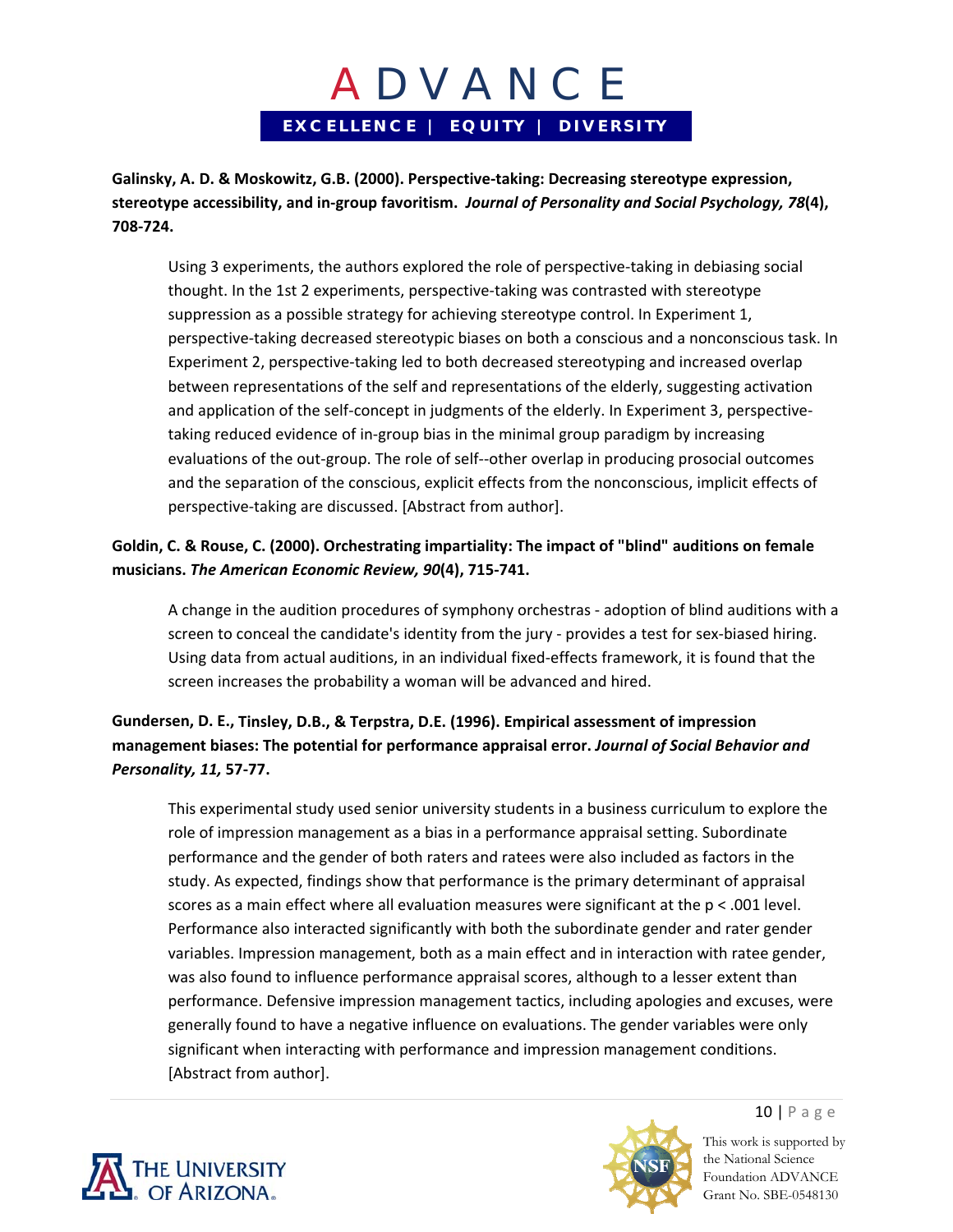#### **Heilman, M. E. & Okimoto, T.G. (2008). Motherhood: A potential source of bias in employment decisions.** *Journal of Applied Psychology, 93,* **189‐198.**

Abstract: Results of 2 experimental studies in which job incumbents were said to be applying for promotions to traditionally male positions demonstrated bias against mothers in competence expectations and in screening recommendations. This bias occurred regardless of whether the research participants were students (Study 1) or working people (Study 2). Although anticipated job commitment, achievement striving, and dependability were rated as generally lower for parents than for nonparents, anticipated competence was uniquely low for mothers. Mediational analyses indicated that, as predicted, negativity in competence expectations, not anticipated job commitment or achievement striving, promoted the motherhood bias in screening recommendations; expected deficits in agentic behaviors, not in dependability, were found to fuel these competence expectations. These findings suggest that motherhood can indeed hinder the career advancement of women and that it is the heightened association with gender stereotypes that occurs when women are mothers that is the source of motherhood's potentially adverse consequences. [Abstract from author].

#### **Heilman, M. E. & Okimoto, T.G. (2007). Why are women penalized for success at male tasks? The implied communality deficit.** *Journal of Applied Psychology, 92,* **81–92.**

In 3 experimental studies, the authors tested the idea that penalties women incur for success in traditionally male areas arise from a perceived deficit in nurturing and socially sensitive communal attributes that is implied by their success. The authors therefore expected that providing information of communality would prevent these penalties. Results indicated that the negativity directed at successful female managers—in ratings of likability, interpersonal hostility, and boss desirability—was mitigated when there was indication that they were communal. This ameliorative effect occurred only when the information was clearly indicative of communal attributes (Study 1) and when it could be unambiguously attributed to the female manager (Study 2); furthermore, these penalties were averted when communality was conveyed by role information (motherhood status) or by behavior (Study 3). These findings support the idea that penalties for women's success in male domains result from the perceived violation of gender‐ stereotypic prescriptions. [Abstract from author].

#### **Heilman, M. E., & Haynes, M. C. (2005). No credit where credit is due: Attributional rationalization of women's success in male–female teams.** *Journal of Applied Psychology, 90,* **905–916.**

In 3 experimental studies, the authors explored how ambiguity about the source of a successful joint performance outcome promotes attributional rationalization, negatively affecting evaluations of women. Participants read descriptions of a mixed‐sex dyad's work and were asked to evaluate its male and female members. Results indicated that unless the ambiguity about individual contribution to the dyad's successful joint outcome was constrained by providing feedback about individual team member performance (Study 1) or by the way in which the task was said to have been structured (Study 2) or unless the negative expectations about women's performance were challenged by clear evidence of prior work competence





This work is supported by the National Science Foundation ADVANCE Grant No. SBE-0548130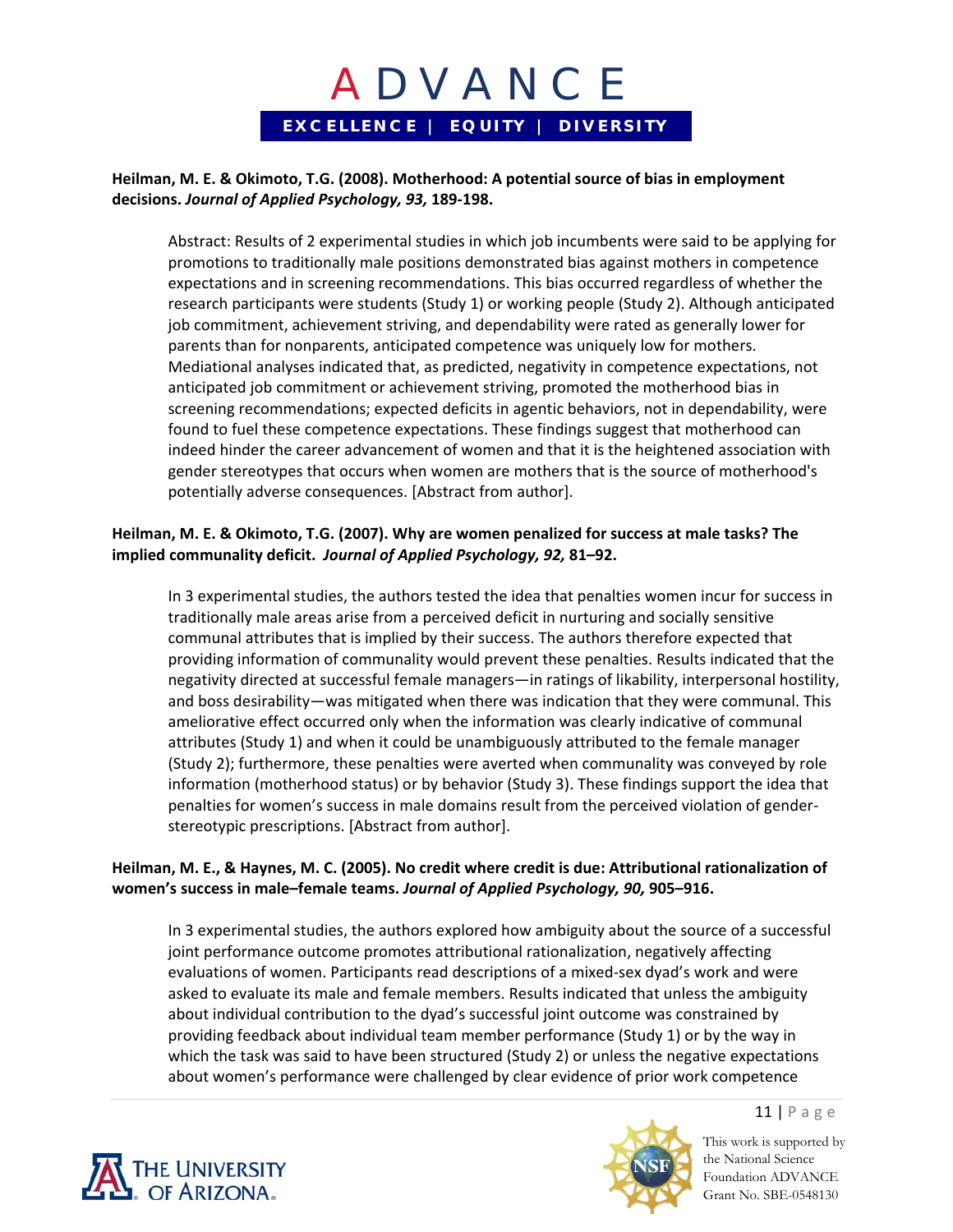(Study 3), female members were devalued as compared with their male counterparts—they were rated as being less competent, less influential, and less likely to have played a leadership role in work on the task. Implications of these results, both theoretical and practical, are discussed. [Abstract from author].

#### Heilman, M. E., Wallen, A. S., Fuchs, D., & Tamkins, M. M. (2004). Penalties for success: Reactions to **women who succeed at male tasks.** *Journal of Applied Psychology, 89,* **416–427.**

Abstract: A total of 242 subjects participated in 3 experimental studies investigating reactions to a woman's success in a male gender‐typed job. Results strongly supported the authors' hypotheses, indicating that (a) when women are acknowledged to have been successful, they are less liked and more personally derogated than equivalently successful men (Studies 1 and 2); (b) these negative reactions occur only when the success is in an arena that is distinctly male in character (Study 2); and (c) being disliked can have career‐affecting outcomes, both for overall evaluation and for recommendations concerning organizational reward allocation (Study 3). These results were taken to support the idea that gender stereotypes can prompt bias in evaluative judgments of women even when these women have proved themselves to be successful and demonstrated their competence. The distinction between prescriptive and descriptive aspects of gender stereotypes is considered, as well as the implications of prescriptive gender norms for women in work settings. [Abstract from author].

### **Heilman, M. E. (2001). Description and prescription: How gender stereotypes prevent women's ascent up the organizational ladder.** *Journal of Social Issues,* **657‐674.**

This review article posits that the scarcity of women at the upper levels of organizations is a consequence of gender bias in evaluations. It is proposed that gender stereotypes and the expectations they produce about both what women are like (descriptive) and how they should behave (prescriptive) can result in devaluation of their performance, denial of credit to them for their successes, or their penalization for being competent. The processes giving rise to these outcomes are explored, and the procedures that are likely to encourage them are identified. Because of gender bias and the way in which it influences evaluations in work settings, it is argued that being competent does not ensure that a woman will advance to the same organizational level as an equivalently performing man. [Abstract from author].

### **Heilman,M.E. & Stopeck, M.H. (1985). Attractiveness and corporate success: Different causal attributions for males and females.** *Journal of Applied Psychology.*

113 working men and women were presented with the work history of an assistant vice president (AVP) of a midsized corporation who was either an attractive or unattractive male or female. Additionally, the AVP's rise to the senior ranks was depicted as either unusually rapid or normative in pace. Ss read the material and answered an attributional questionnaire. Results indicate that, as predicted, attractiveness had different effects on the degree to which the AVP's



This work is supported by the National Science Foundation ADVANCE Grant No. SBE-0548130

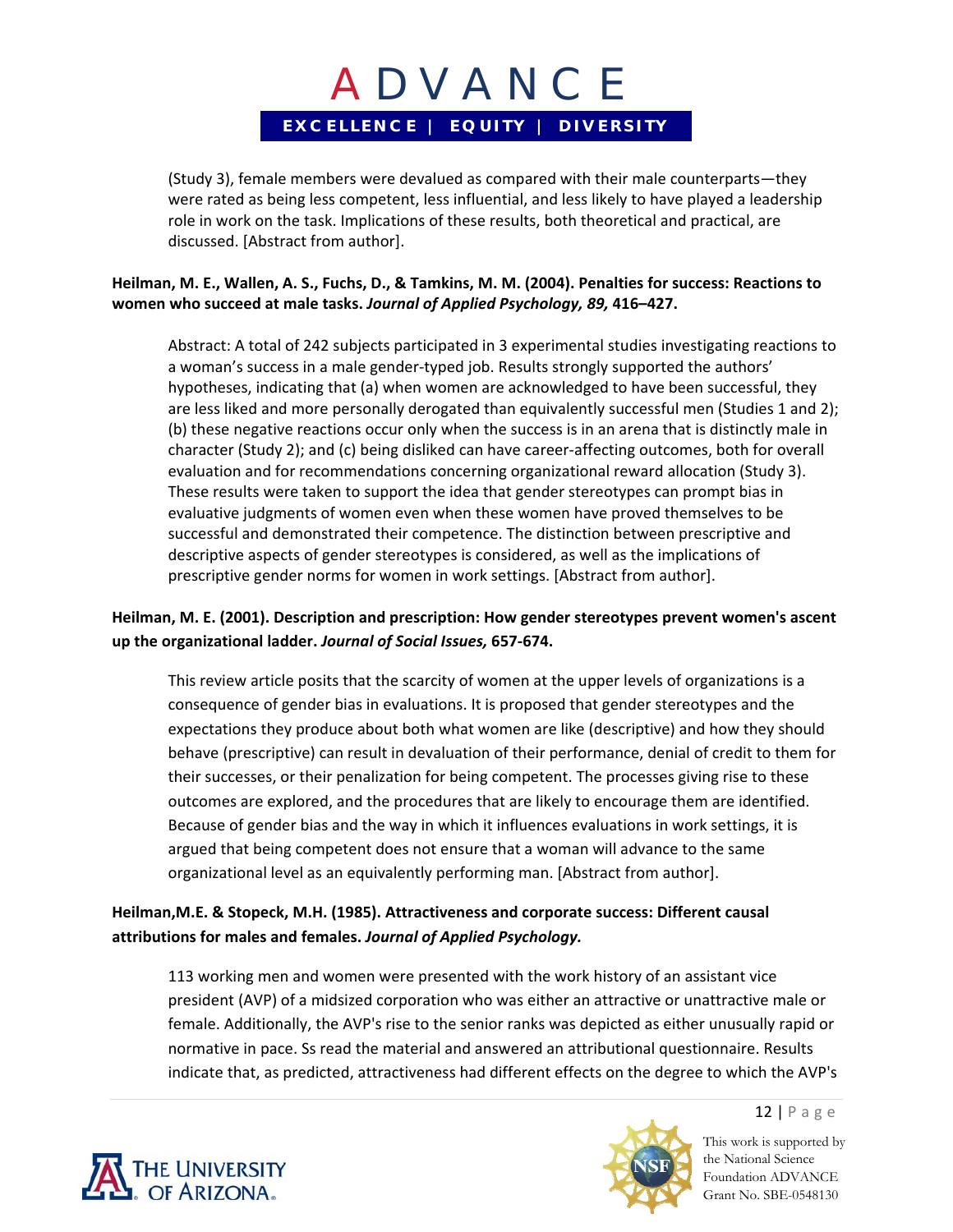success was attributed to ability depending on whether the AVP was male or female: Males' ability attributions were enhanced and females' ability attributions were detrimentally affected by their good looks. Also as expected, capability judgments followed a similar pattern. Appearance was additionally shown to have different consequences for males and females when likeability and interpersonal integrity were rated. However, contrary to predictions, the rapidity of corporate ascent did not interact with appearance or sex in affecting attributions about or impressions of the stimulus AVPs. Conceptual and practical implications are discussed. [Abstract from author].

## **Heilman, M. E. & Stopeck, M.H. (1985.) Being attractive, advantage or disadvantage? Performance‐ based evaluations and recommended personnel actions as a function of appearance, sex, and job type.** *Organizational Behavior and Human Decision Processes, 35***(2), 202‐215.**

Examined whether physical attractiveness differentially affects the performance evaluations and recommended personnel actions for men and women holding managerial and nonmanagerial jobs. 34 graduate business students received a set of 4 relatively equivalent performance review forms that presented information varying according to the job, sex, and appearance of the employee to be reviewed. Students were asked to evaluate present performance, predict future success, and indicate the appropriateness of various personnel actions. Data show that attractiveness was advantageous for women in nonmanagerial positions and disadvantageous for women in managerial ones. Unexpectedly, however, appearance had no effects whatsoever on reactions to men. Additional results indicate that attractiveness enhanced the perceived femininity of female stimulus people but did not enhance the perceived masculinity of the males. Data support the idea that the differential effects of appearance in work settings are mediated by gender characterizations and suggest that fluctuations in the perceived person‐job fit are key to understanding the seemingly inconsistent reactions to attractive and unattractive women in employment situations. [Abstract from author].

### **Heilman, M. E. (1980). The impact of situational factors on personnel decisions concerning women: Varying the sex composition of the applicant pool.** *Organizational Behavior and Human Performance, 26***(3), 386‐395.**

One hundred male and female MBA students evaluated a woman applicant for a managerial position when the proportion of women in the applicant pool was varied. Results indicated that personnel decisions of both males and females were significantly more unfavorable when women represented 25% or less of the total pool. Additional findings suggest that this effect was mediated by the degree to which sex stereotypes predominated in forming impressions of applicants. The results were interpreted as supportive of the thesis that situational factors can function to reduce the adverse effects of sex stereotypes in employment settings.





13 | Page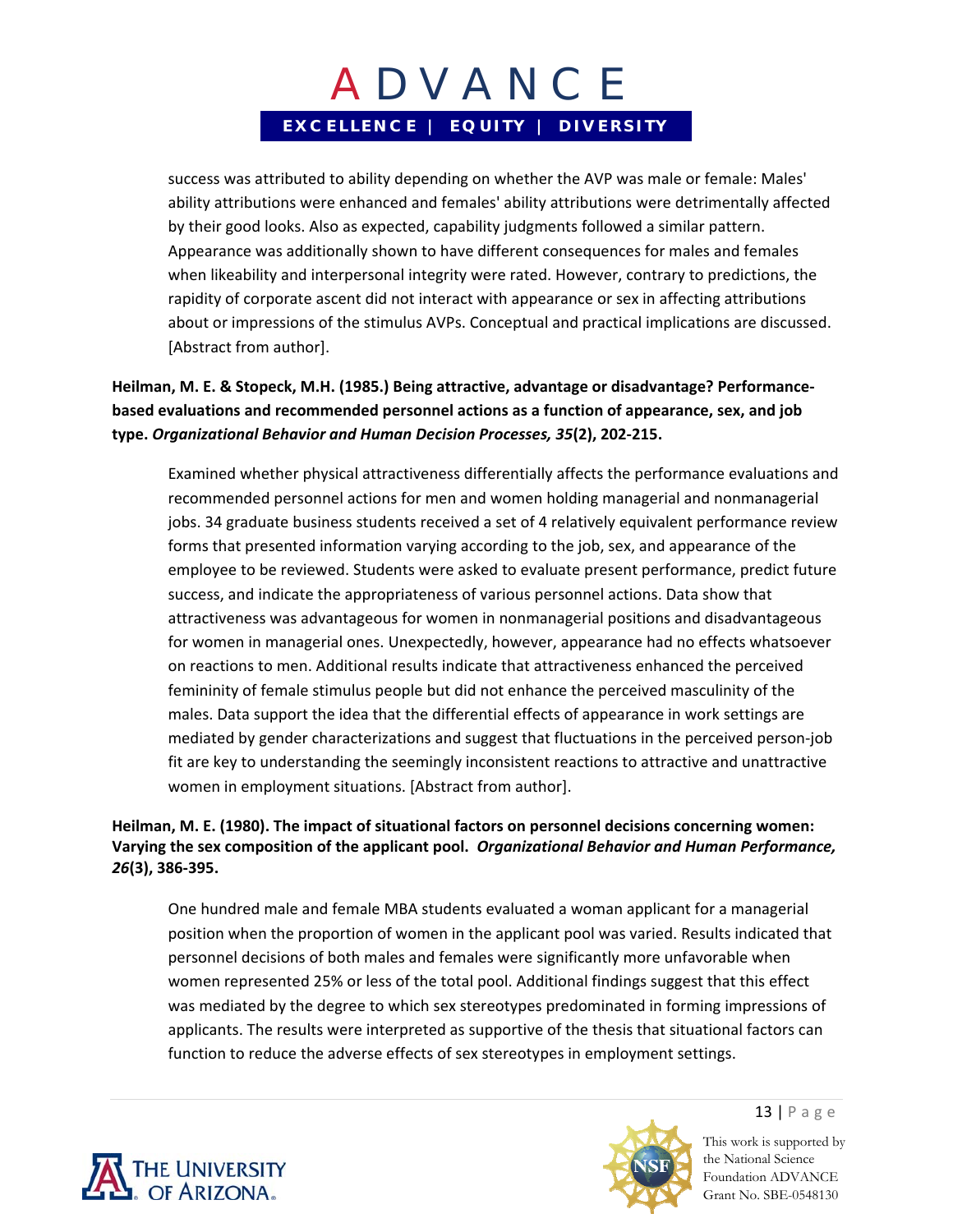**Heron, S. L., Lovell, E. O., Wang, E., & Bowman, S. H. (2009). Promoting diversity in emergency medicine: Summary recommendations from the 2008 Council of Emergency Medicine Residency Directors (CORD) Academic Assembly Diversity Workgroup.** *Academic Emergency Medicine, 16,* **1‐4.**

Although the U.S. population continues to become more diverse, ethnic and racial health care disparities persist. The benefits of a diverse medical workforce have been well described, but the percentage of emergency medicine (EM) residents from underrepresented groups (URGs) is small and has not significantly increased over the past 10 years. The Council of Emergency Medicine Resident Directors (CORD) requested that a panel of CORD members review the current state of ethnic and racial diversity in EM training programs. The objective of the discussion was to develop strategies to help EM residency programs examine and improve diversity in their respective institutions. Specific recommendations focus on URG applicant selection and recruitment strategies, cultural competence curriculum development, involvement of URG faculty, and the availability of institutional and national resources to improve and maintain diversity in EM training programs. [Abstract from author].

### Hummert, M. L., Mazloff, D., & Henry, C. (1999). Vocal characteristics of older adults and stereotyping. *Journal of Nonverbal Behavior, 23***(2), 111‐132.**

Two studies extended the study of the nonverbal correlates of age stereotypes. In Study 1, 40 young listeners assessed the age of 30 elderly speakers from three age groups: 60–69, 70–79, 80 and over. As expected, perceived age increased linearly with age group, although greater variability was found in judgments of male than of female speakers. For male speakers, mean vocal volume (intensity) and standard deviations in vocal volume were positively correlated with chronological and perceived age. For female speakers, mean pitch, standard deviations in pitch, and vocal jitter were positively correlated with chronological and perceived age. In Study 2, 40 young listeners selected trait sets corresponding to 3 positive and 3 negative elderly stereotypes to describe 6 young‐old and 6 old‐old speakers. As predicted, listeners associated the old‐old voices of females (but not males) with fewer positive stereotypes than the young‐old female voices. In addition, young‐old male voices were associated with significantly fewer positive stereotypes than young‐old female voices. Finally, male participants chose fewer positive stereotypes for young‐old male voices than did female participants. These results provide information on the ways in which vocal characteristics may serve to activate stereotypes in interaction. [Abstract from author].

### **Hummert, M. L. & Garstka, T.A. (1994.) Stereotypes of the elderly held by young, middle‐aged, and elderly adults.** *Journal of Gerontology, 49***(5), 240‐249.**

This two‐part study extended the research on multiple stereotypes of elderly adults by examining the perceptions of young, middle‐aged, and elderly adults. First, one set of participants engaged in a trait generation task which yielded a trait list for use in the second part of the study. Second, other participants sorted the set of traits into groups representing





This work is supported by the National Science Foundation ADVANCE Grant No. SBE-0548130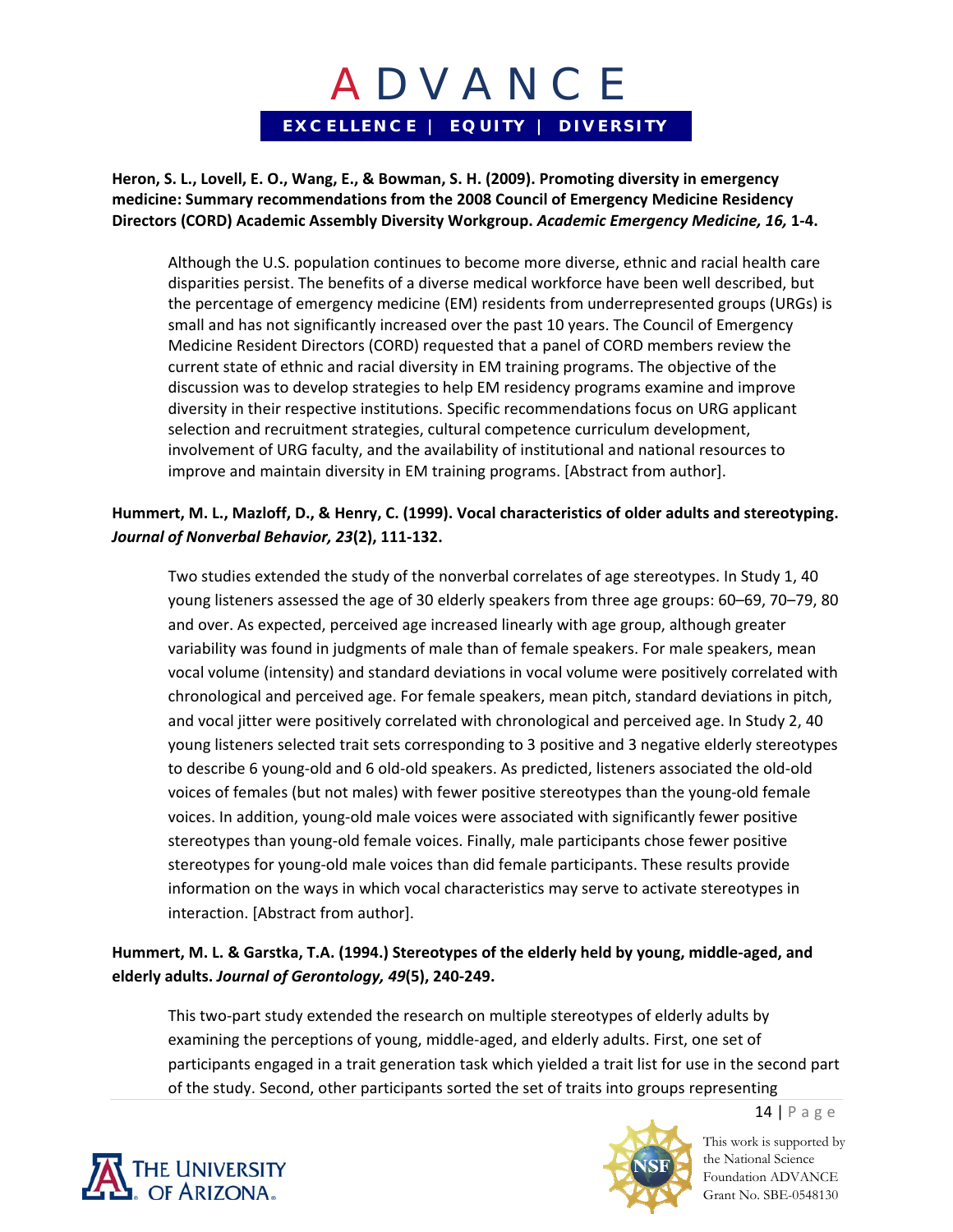different types of elderly individuals. Trait groupings were analyzed with hierarchical cluster analysis. Results supported the hypothesis that older adults have more complex representations of aging than do middle‐aged and young ones, and that middle‐aged adults have more complex representations than do young ones. For example, middle‐aged and elderly adults reported more stereotypes of the elderly than did young adults, and elderly adults reported more stereotypes than did middle‐aged adults. Results also showed, as expected, that these differences in complexity exist against a background of general agreement about the nature of aging: trait lists produced by those in the three age groups were significantly correlated, and the stereotype sets of the three age groups included seven shared stereotypes. Results are interpreted in terms of their support for two alternative explanations of the complexity differences: ingroup/outgroup and developmental. [Abstract from author].

### **Isaac, C., Lee, B., & Carnes, M. (2009). Interventions that affect gender bias in hiring: A systematic review.** *Academic Medicine, 84***(10), 1440‐1446.**

Purpose: To systematically review experimental evidence for interventions mitigating gender bias in employment. Unconscious endorsement of gender stereotypes can undermine academic medicine's commitment to gender equity. Method: The authors performed electronic and hand searches for randomized controlled studies since 1973 of interventions that impact gender differences in evaluation of job applicants. Twenty‐seven studies met all inclusion criteria. Interventions fell into three categories: application information, applicant features, and rating conditions. Results: The studies identified gender bias as the difference in ratings or perceptions of men and women with identical qualifications. Studies reaffirmed negative bias against women being evaluated for positions traditionally or predominantly held by men (male sextyped jobs). The assessments of male and female raters rarely differed. Interventions that provided raters with clear evidence of job-relevant competencies were effective. However, clearly competent women were rated lower than equivalent men for male sex‐typed jobs unless evidence of communal qualities was also provided. A commitment to the value of credentials before review of applicants and women's presence at above 25% of the applicant pool eliminated bias against women. Two studies found unconscious resistance to "anti‐bias" training, which could be overcome with distraction or an intervening task. Explicit employment equity policies and an attractive appearance benefited men more than women; whereas repeated employment gaps were more detrimental to men. Masculine‐scented perfume favored the hiring of both sexes. Negative bias occurred against women who expressed anger or who were perceived as self‐promoting. Conclusion: High‐level evidence exists for strategies to mitigate gender bias in hiring. [Abstract from author].





15 | Page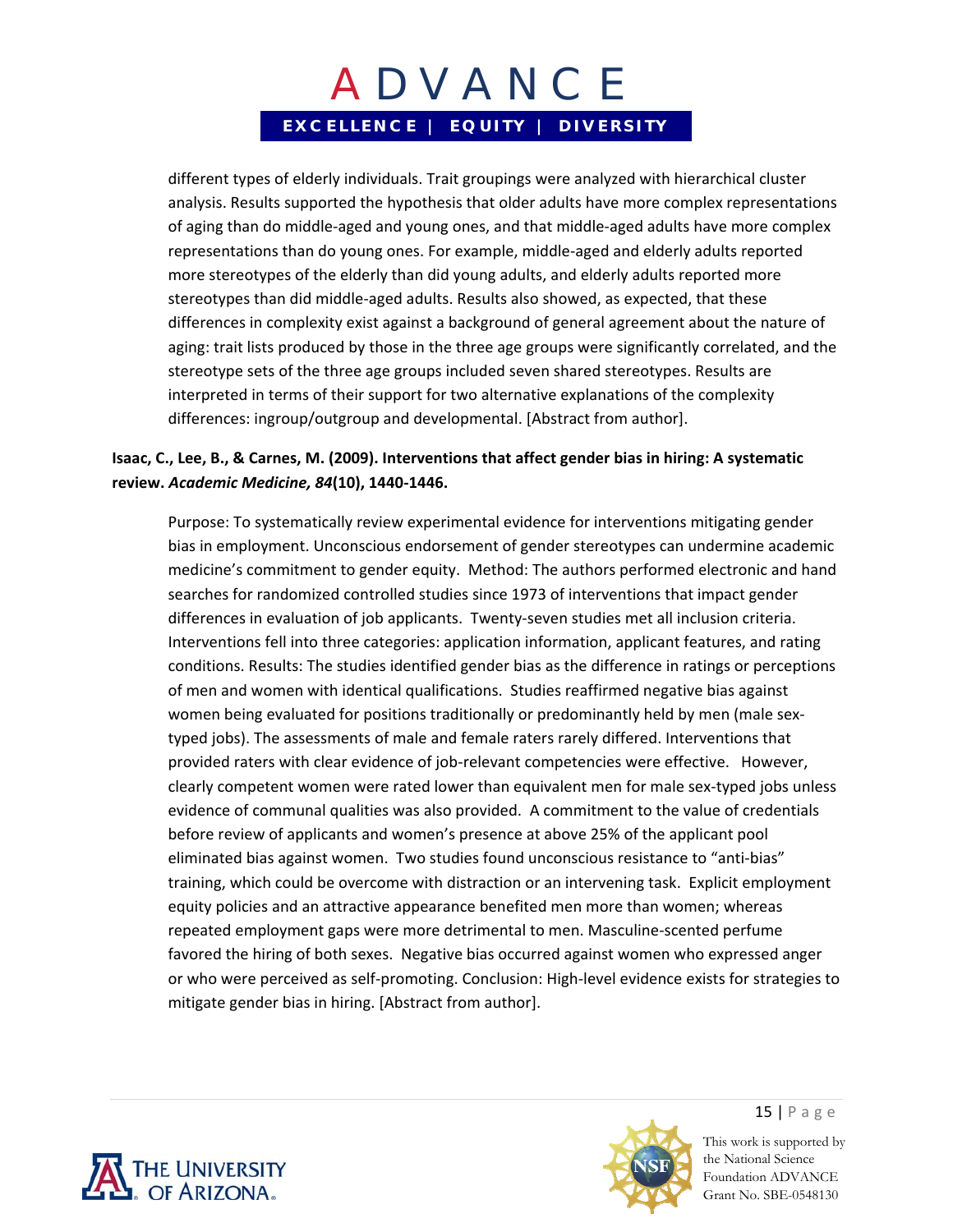**Ito, T.A. & Urland, G.R. (2003). Race and gender on the brain: Electrocortical measures of attention to the race and gender of multiply categorizable individuals.** *Journal of Personality and Social Psychology, 85***(4), 616‐626.**

The degree to which perceivers automatically attend to and encode social category information was investigated. Event-related brain potentials were used to assess attentional and workingmemory processes on‐line as participants were presented with pictures of Black and White males and females. The authors found that attention was preferentially directed to Black targets very early in processes (by about 100 ms after stimulus onset) in both experiments. Attention to gender also emerged early but occurred about 50 ms later than attention to race. Later working‐ memory processes were sensitive to more complex relations between the group memberships of a target individual and the surrounding social context. These working‐memory processes were sensitive to both the explicit categorization task participants were performing as well as more implicit, task‐irrelevant categorization dimensions. Results are consistent with models suggesting that information about certain category dimensions is encoded relatively automatically. [Abstract from author].

## **King, E.B., Mendoza, S.A., Madera, J.M., Hebl, M.R., & Knight, J.L. (2006). What's in a name? A multiracial investigation of the role of occupational stereotypes in selection decisions.** *Journal of Applied Social Psychology, 36***(5), 1145‐1159.**

Bertrand & Mullainathan (2002) found evidence that race‐typed names can have a significant influence on the evaluation of résumés. The current study expanded on their research by manipulating both the race (Asian American, Black, Hispanic, White) and quality of the résumé (high, low), and by considering occupational stereotypes as an explanatory mechanism. White male participants (N=155) read a fictitious résumé, evaluated the applicant, and judged his suitability for jobs. The results revealed that Asian American individuals were evaluated highly for high‐status jobs, regardless of their résumé quality. White and Hispanic applicants both benefited from a high‐quality résumé, but Black applicants were evaluated negatively, even with strong credentials. Results of mediation analyses demonstrated that occupational stereotypes accounted for the relationship between race and evaluations of applicants. [Abstract from author].

## **Kite, M. E. & Johnson, B.T. (1988). Attitudes toward older and younger adults: A meta‐analysis.**  *Psychology and Aging, 3***, 233‐244.**

Attitudes toward the elderly have been examined in a number of empirical studies, yet the question of whether the elderly are viewed more negatively than younger persons has not been resolved. A meta-analysis of the literature was conducted to examine this question; results demonstrated that attitudes toward the elderly are more negative than attitudes toward



This work is supported by the National Science Foundation ADVANCE Grant No. SBE-0548130

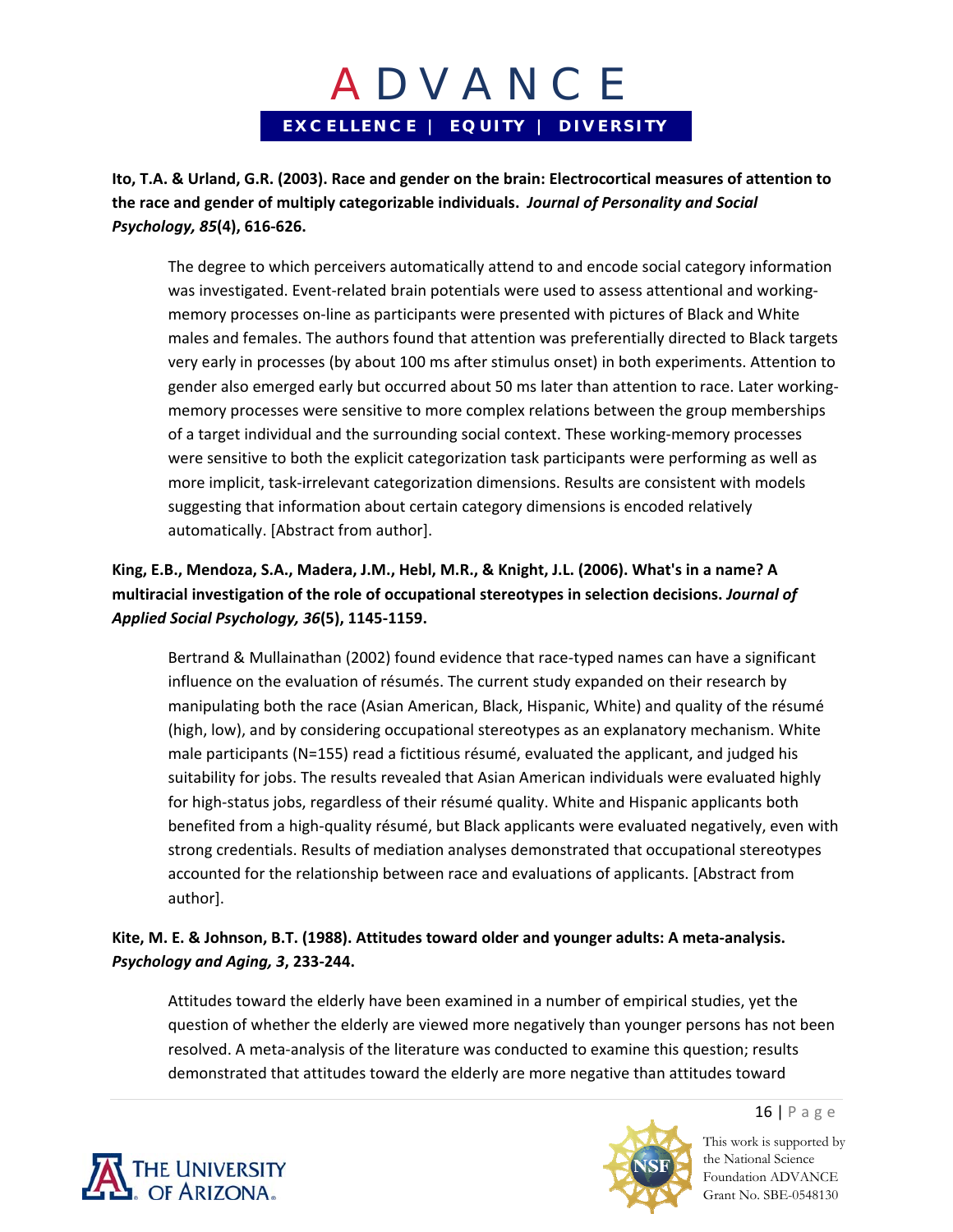younger people. However, smaller differences between the evaluations of elderly and younger targets were found when (a) the study used measures of personality traits (compared with measures of competence), (b) there were a larger number of dependent measures included in the effect size, (c) specific information was provided about the target person (compared with when a general target such as old person was used), and (d) a between-subjects design (compared with a within‐subjects design) was used. These results support Lutsky's (1981) conclusion that age, in and of itself, seems to be less important in determining attitudes toward the elderly than other types of information. The methodological limitations within the literature and a need to consider multiple components of attitudes toward older individuals are discussed. [Abstract from author].

### **Leggon, C. (2010). Diversifying science and engineering faculties: Intersections of race, ethnicity, and gender.** *American Behavioral Scientist, 53***(7), 1013‐1028.**

The fields of science, technology, engineering, and mathematics(STEM) drive economies worldwide. In such knowledge-based economies, no nation can afford to use its human resources inefficiently and ineffectively. Faculties exert a great deal of influence on the science and engineering (S&E) enterprise insofar as they conduct cutting-edge research as well as educate and train the S&E labor forces. This article focuses on the dynamics of the intersections of race/ethnicity and gender on diversifying S&E faculties in colleges and universitiesin the United States, and the criticality of disaggregating data to better understand these dynamics. Failure to disaggregate race/ethnicity data by gender, and gender data by race/ethnicity, masks important distinctions among groups. Failure to systematically take into account these distinctions results in policy, programs, practices, and institutions that are both inefficient and ineffective in developing and enhancing the S&E labor forces. [Abstract from author].

## **Lerner, J. S. & Tetlock, P.E. (1999). Accounting for the effects of accountability.** *Psychological Bulletin,125***(2), 255‐275.**

This article reviews the now extensive research literature addressing the impact of accountability on a wide range of social judgments and choices. It focuses on 4 issues: (a) What impact do various accountability ground rules have on thoughts, feelings, and action? (b) Under what conditions will accountability attenuate, have no effect on, or amplify cognitive biases? (c) Does accountability alter how people think or merely what people say they think? and (d) What goals do accountable decision makers seek to achieve? In addition, this review explores the broader implications of accountability research. It highlights the utility of treating thought as a process of internalized dialogue; the importance of documenting social and institutional boundary conditions on putative cognitive biases; and the potential to craft empirical answers to such applied problems as how to structure accountability relationships in organizations. [Abstract from author].





17 | Page This work is supported by

the National Science Foundation ADVANCE Grant No. SBE-0548130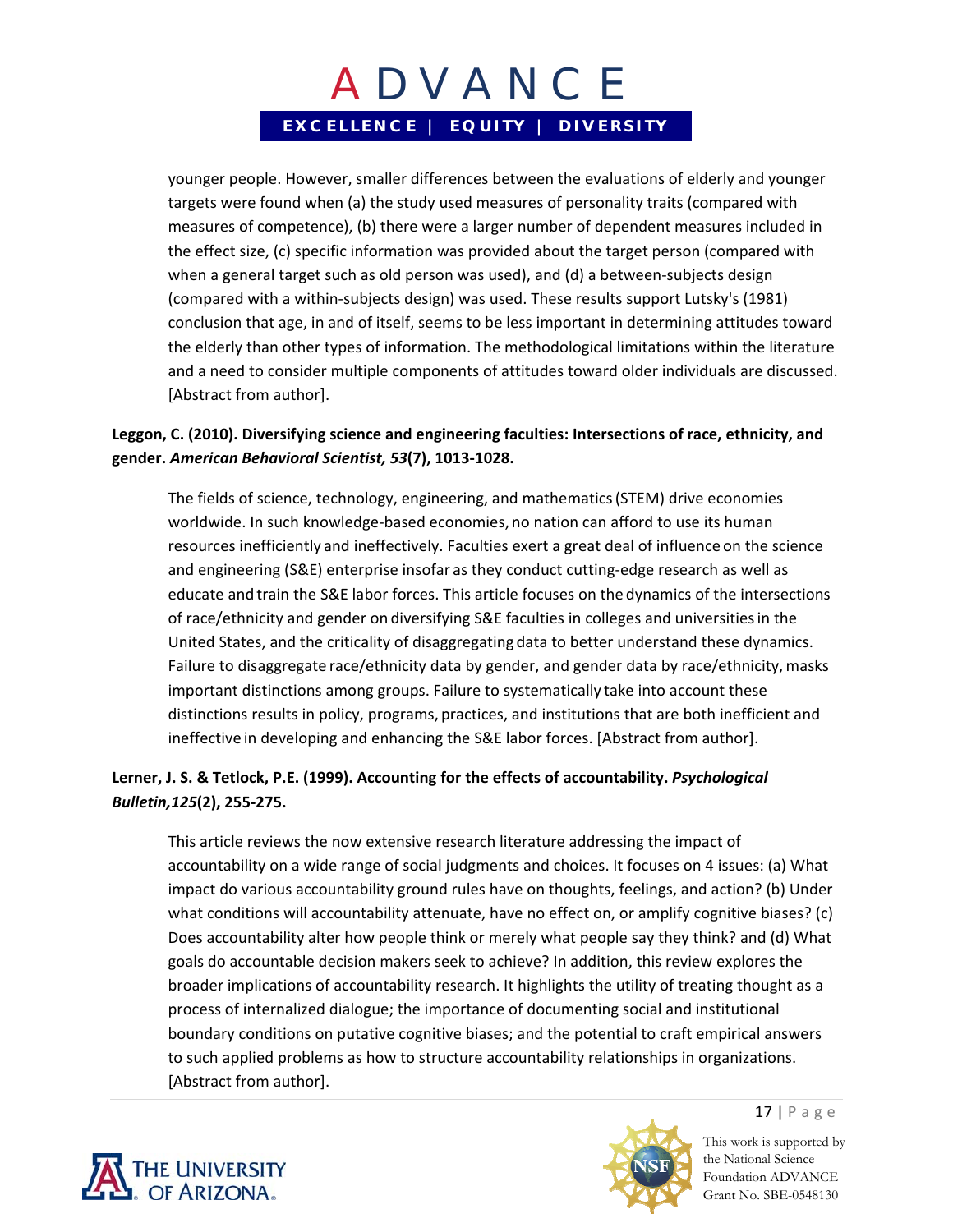### **Madera, J.M., Hebl, M.R., & Martin, R.C. (2009). Gender and letters of recommendation for academia: Agentic and communal differences.** *Journal of Applied Psychology, 94***(6), 1591‐1599.**

In 2 studies that draw from the social role theory of sex differences (A. H. Eagly, W. Wood, & A. B. Diekman, 2000), the authors investigated differences in agentic and communal characteristics in letters of recommendation for men and women for academic positions and whether such differences influenced selection decisions in academia. The results supported the hypotheses, indicating (a) that women were described as more communal and less agentic than men (Study 1) and (b) that communal characteristics have a negative relationship with hiring decisions in academia that are based on letters of recommendation (Study 2). Such results are particularly important because letters of recommendation continue to be heavily weighted and commonly used selection tools (R. D. Arvey & T. E. Campion, 1982; R. M. Guion, 1998), particularly in academia (E. P. Sheehan, T. M. McDevitt, & H. C. Ross, 1998). [Abstract from authors].

#### **Mahoney, M.R., Wilson, E., Odom, K.L., Flowers, L., & Adler, S.R. (2008). Minority faculty voices on diversity in academic medicine: perspectives from one school.** *Academic Medicine, 83,* **781‐786.**

Purpose: To examine the perceptions and experiences of ethnic minority faculty at University of California‐San Francisco regarding racial and ethnic diversity in academic medicine, in light of a constitutional measure outlawing race‐ and gender‐based affirmative action programs by public universities in California. Method: In 2005, underrepresented minority faculty in the School of Medicine at University of California‐San Francisco were individually interviewed to explore three topics: participants' experiences as minorities, perspectives on diversity and discrimination in academic medicine, and recommendations for improvement. Interviews were tape‐recorded, transcribed verbatim, and subsequently coded using principles of qualitative, text‐based analysis in a four-stage review process. Results: Thirty-six minority faculty (15 assistant professors, 11 associate professors, and 10 full professors) participated, representing diversity across specialties, faculty rank, gender, and race/ethnicity. Seventeen were African American, 16 were Latino, and 3 were Asian. Twenty participants were women. Investigators identified four major themes: (1) choosing to participate in diversity‐related activities, driven by personal commitment and institutional pressure, (2) the gap between intention and implementation of institutional efforts to increase diversity, (3) detecting and reacting to discrimination, and (4) a need for a multifaceted approach to mentorship, given few available minority mentors. CONCLUSIONS: Minority faculty are an excellent resource for identifying strategies to improve diversity in academic medicine. Participants emphasized the strong association between effective mentorship and career satisfaction, and many delineated unique mentoring needs of minority faculty that persist throughout academic ranks. Findings have direct application to future institutional policies in recruitment and retention of underrepresented minority faculty.

### **Martell, R.F. (1991). Sex bias at work: The effects of attentional and memory demands on performance ratings of men and women.** *Journal of Applied Social Psychology, 21***(23), 1939‐1960.**





This work is supported by the National Science Foundation ADVANCE Grant No. SBE-0548130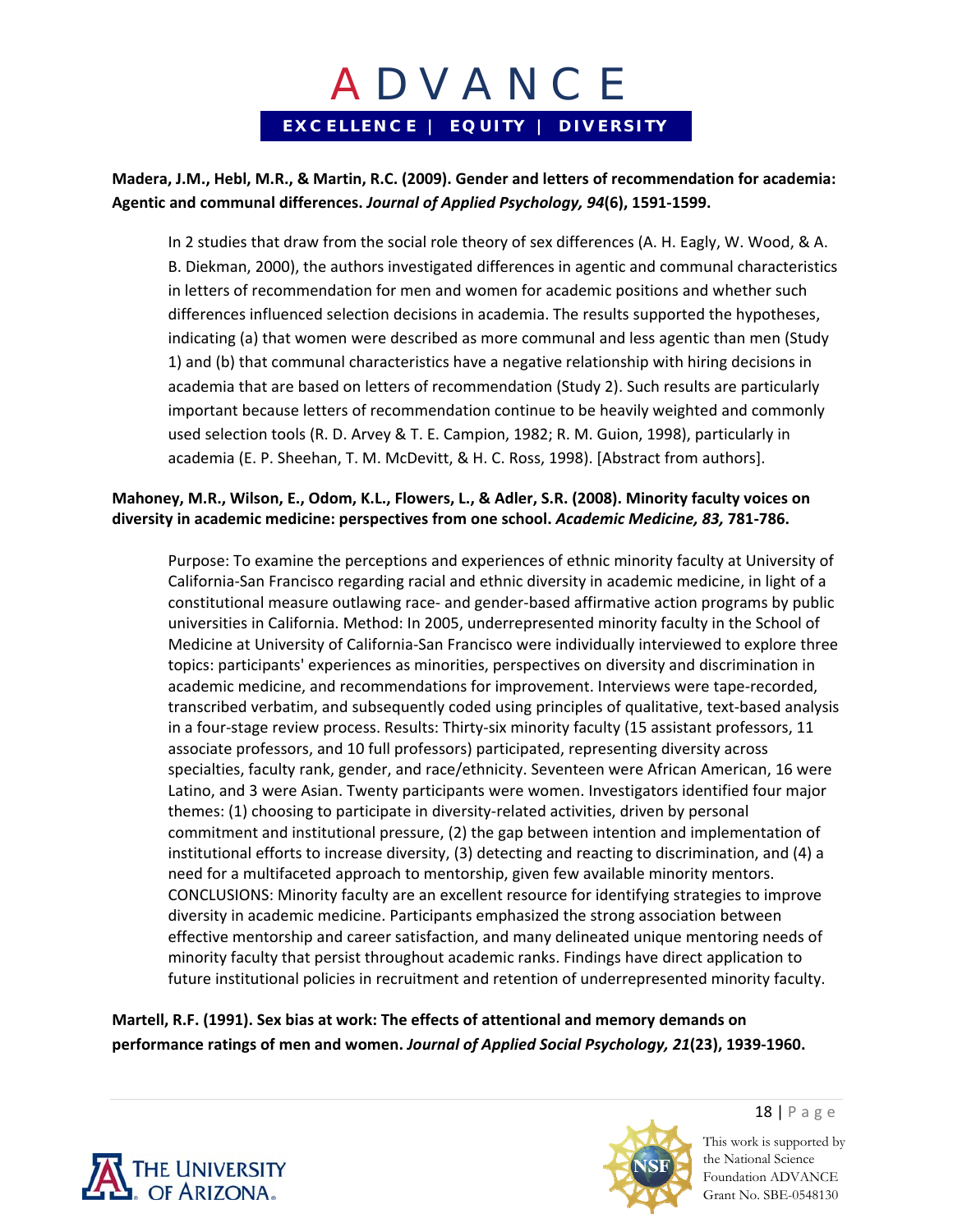Examined the impact of attentional and memory demands on work performance ratings accorded men and women in traditionally male jobs. 77 male and 125 female college students read a vignette depicting the work behavior of a male or female police officer and then rated the individual's work performance. The attentional demands imposed on subjects while reading the vignette and the amount of time elapsed prior to issuing the performance ratings were systematically varied. As predicted, men were evaluated more favorably than women when raters were faced with an additional task requiring attention and time pressures were made salient. Only when subjects were able to carefully allocate all of their attentional resources did sex bias in work performance ratings abate. Gender‐related work characterizations paralleled the performance ratings, providing support for the idea that sex stereotypes mediate discrimination in performance appraisal judgments. [Abstract from author].

### **Martell, R. F. & Guzzo,R.A. (1991). The dynamics of implicit theories of group performance: When and how do they operate?** *Organizational Behavior and Human Decision Processes, 50***(1), 51‐74.**

221 undergraduates observed a task performing group and then were given positive, negative, or no performance feedback. Immediately after or 1 wk later, Ss completed an evaluative rating scale and a questionnaire measuring their recollections of the group's effective and ineffective behavior. Evaluative ratings and behavioral recollections were distorted by performance cues. However, contrary to predictions, only in immediate rating conditions were recollections of ineffective behavior affected. Distorted recollections of the group's behavior appeared to be the result of a systematic response bias in which observers adopted a more liberal decision criterion when judging the occurrence of expected behaviors. [Abstract from author].

### **Martell, R. F. & Lane, D.M. (1996). Male‐female differences: A computer simulation.** *American Psychologist,* **157‐158.**

Presents information on how male and female differences in performance ratings look with the use of computer simulation. Demonstrates how even a slight amount of bias (1%) toward men in promotion can reduce the proportion of women at the upper levels of an organization to 35%.

**McNeely, C.L., Vlaicu, S. (2010). STEM women in the academic workforce: The impact of the socio‐ legal environment on institutional characteristics and faculty diversity. Paper presented at the annual meeting of** *The Law and Society Associatio***n, Renaissance Chicago Hotel, Chicago, IL. Retrieved from http://www.allacademic.com/meta/p407713\_index.html.**

In today's global economy, science, technology, engineering, and mathematics (STEM) education and the related workforce have been recognized as playing a crucial role in attaining or ensuring a country's competitive advantage. In the U.S., as elsewhere, developing a vibrant STEM workforce and maximizing its potential remain a critical and highly complex policy issue.



This work is supported by the National Science Foundation ADVANCE Grant No. SBE-0548130

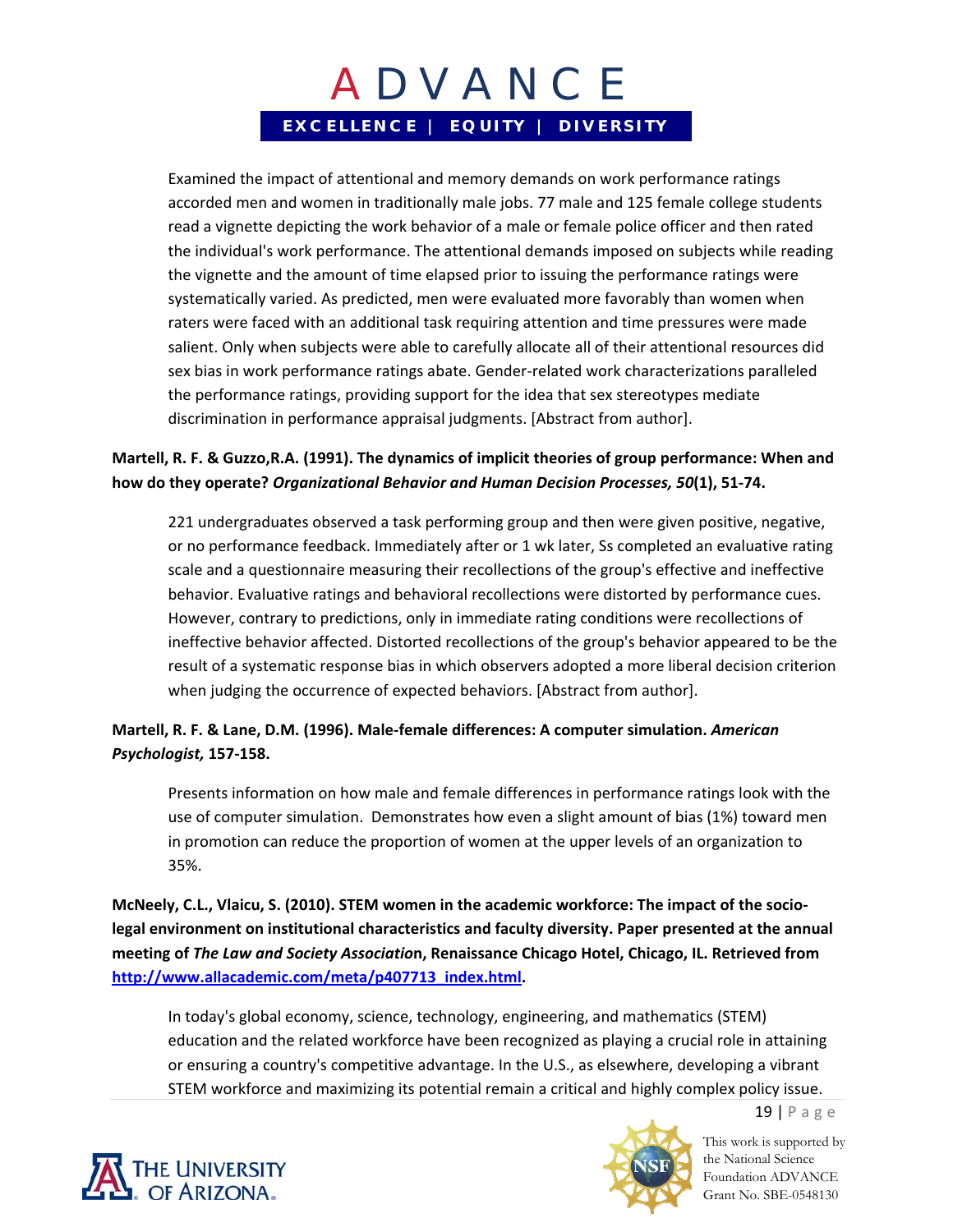Central to a variety of related debates and controversies is the relative lack of diversity in the academic workforce ‐‐ irrespective of anti‐discrimination legislation and policy initiatives aimed at redressing this imbalance in higher education. Thus, for example, despite dramatic increases in the numbers of women obtaining advanced STEM degrees, evidence indicates that qualified women have not entered nor risen in the ranks of the professoriate to the degree or as fast as expected. Moreover, reflecting the "double bind" of intersectionality, women of color are virtually nonexistent in this population. Based on in‐depth information collected from 114 research universities, we analyze longitudinal data on pertinent legislative actions and case law relative to university policies, institutional structures, and other characteristics, along with measures of university prestige and leadership buy‐in. We discuss how these factors could be construed as promoting or hindering recruitment, hiring, retention, and advancement of women and other underrepresented groups in STEM fields. Employing a variant of the Simpson's Diversity Index to identify institutions with a more diverse professoriate, we explore potential effects of the socio‐legal environment on faculty demographic profiles in light of institutional characteristics, structures, and policies. [Abstract from authors].

### **McNeely, C.L., Vlaicu, S. (2010). Exploring institutional hiring trends of women in the U.S. STEM professoriate.** *Review of Policy Research,* **27(***6***): 781‐793.**

The presence of women in the United States science and technology professoriate depends on various factors, including the availability of a pool of qualified women with relevant doctorates and the elimination of policy constraints and institutional barriers to professional access. Recognizing that initial hiring in related science, technology, engineering, and mathematics (STEM) fields is a crucial step affecting gender composition and representation at all levels in the academic hierarchy, we focus on hiring profiles in institutions of higher learning to examine related trends and practices. In addition to the significant and inversely proportional influence of initial hiring on future trends, differences were noted relative to public or private control of the university and other institutional characteristics, providing a basis for further analyses of institutional dynamics restricting or enhancing favorable hiring policies and practices for STEM women faculty. [Abstract from authors].

### **Moskowitz, G. B., Gollwitzer, P.M., Wasel , W., & Schaal, B. (1999). Preconscious control of stereotype activation through chronic egalitarian goals.** *Journal of Personality and Social Psychology, 77,* **167‐184.**

This research shows stereotype activation is controlled by chronic egalitarian goals. In the first 2 studies it was found that the stereotype of women is equally available to individuals with and without chronic goals, and the discriminant validity of the concept of egalitarian goals was established. In the next 2 experiments, differences in stereotype activation as a function of this individual difference were found. In Study 3, participants read attributes following stereotypical primes. Facilitated response times to stereotypical attributes were found for nonchronics but





This work is supported by the National Science Foundation ADVANCE Grant No. SBE-0548130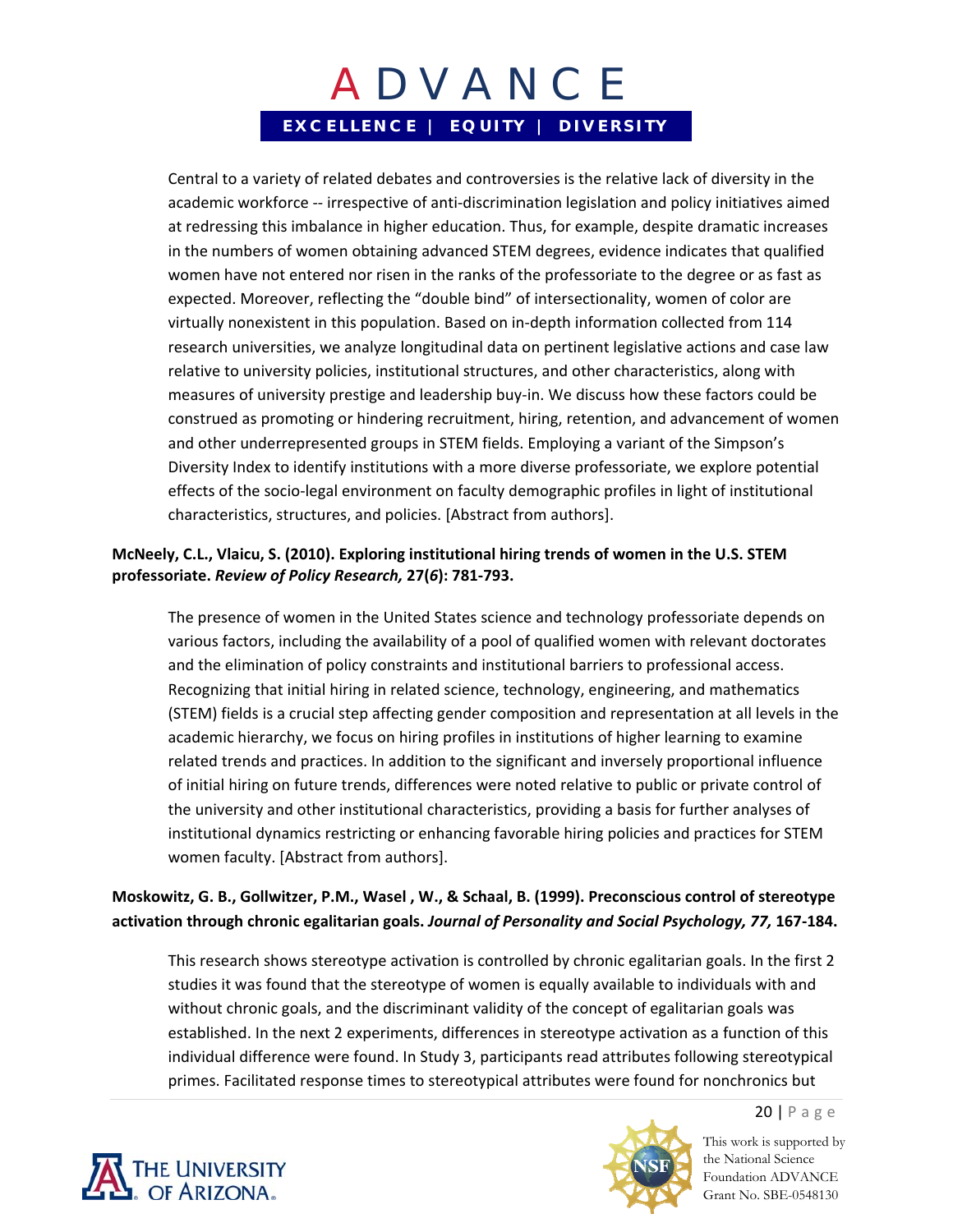not for chronics. This lack of facilitation occurred at stimulus onset asynchronies (SOAs) where effortful correction processes could not operate, demonstrating preconscious control of stereotype activation due to chronic goals. In Study 4, inhibition of the stereotype was found at an SOA where effortful processes of stereotype suppression could not operate. The data reveal that goals are activated and used preconsciously to prevent stereotype activation, demonstrating both the controllability of stereotype activation and the implicit role of goals in cognitive control. [Abstract from author].

## **Nelson, D.J. (2005). A national analysis of diversity in science and engineering faculties at research universities. Retrieved from:**

**http://cheminfo.chem.ou.edu/~djn/diversity/briefings/Diversity%20Report%20Final.pdf**

The first national and most comprehensive analysis to date of tenured and tenure track faculty in the "top 50" departments of science and engineering disciplines.

## **Nelson, T. E., Biernat, M.R., & Manis, M. (1990). Everyday base rates (sex stereotypes): Potent and resilient.** *Journal of Personality and Social Psychology ,59***(4), 664‐675.**

Undergraduate subjects studied photographs of students and estimated the heights of the pictured models. Contrary to reports of base‐rate neglect, sex stereotypes regarding height (the implicit recognition that men are normally taller than women) significantly affected these estimates, even when the targets' actual height was statistically controlled. Base rates were especially influential when information about targets was ambiguous, that is when targets were pictured seated. These base‐rate effects were robust, remaining significant and substantial despite efforts to lessen their magnitude. Attempts to reduce base‐rate effects by encouraging subjects to strive for accuracy, discouraging their reliance on the target's sex (as a cue), or offering cash rewards for accuracy did not succeed. Informing subjects that for the sample to be judged, sex would not predict targets' heights attenuated the base-rate effect, although it remained highly significant. [Abstract from author].

## **Norton, M. I., Vandello, J.A., & Darley, J.M. (2004). Casuistry and social category bias.** *Journal of Personality and Social Psychology, 87***(6), 817‐831.**

This research explored cases where people are drawn to make judgments between individuals based on questionable criteria, in particular those individuals' social group memberships. We suggest that individuals engage in casuistry to mask biased decision making, by recruiting more acceptable criteria to justify such decisions. We present 6 studies that demonstrate how casuistry licenses people to judge on the basis of social category information but appear unbiased‐to both others and themselves‐while doing so. In 2 domains (employment and college admissions decisions), with 2 social categories (gender and race), and with 2 motivations (favoring an in‐group or out‐group), the present studies explored how participants justify





This work is supported by the National Science Foundation ADVANCE Grant No. SBE-0548130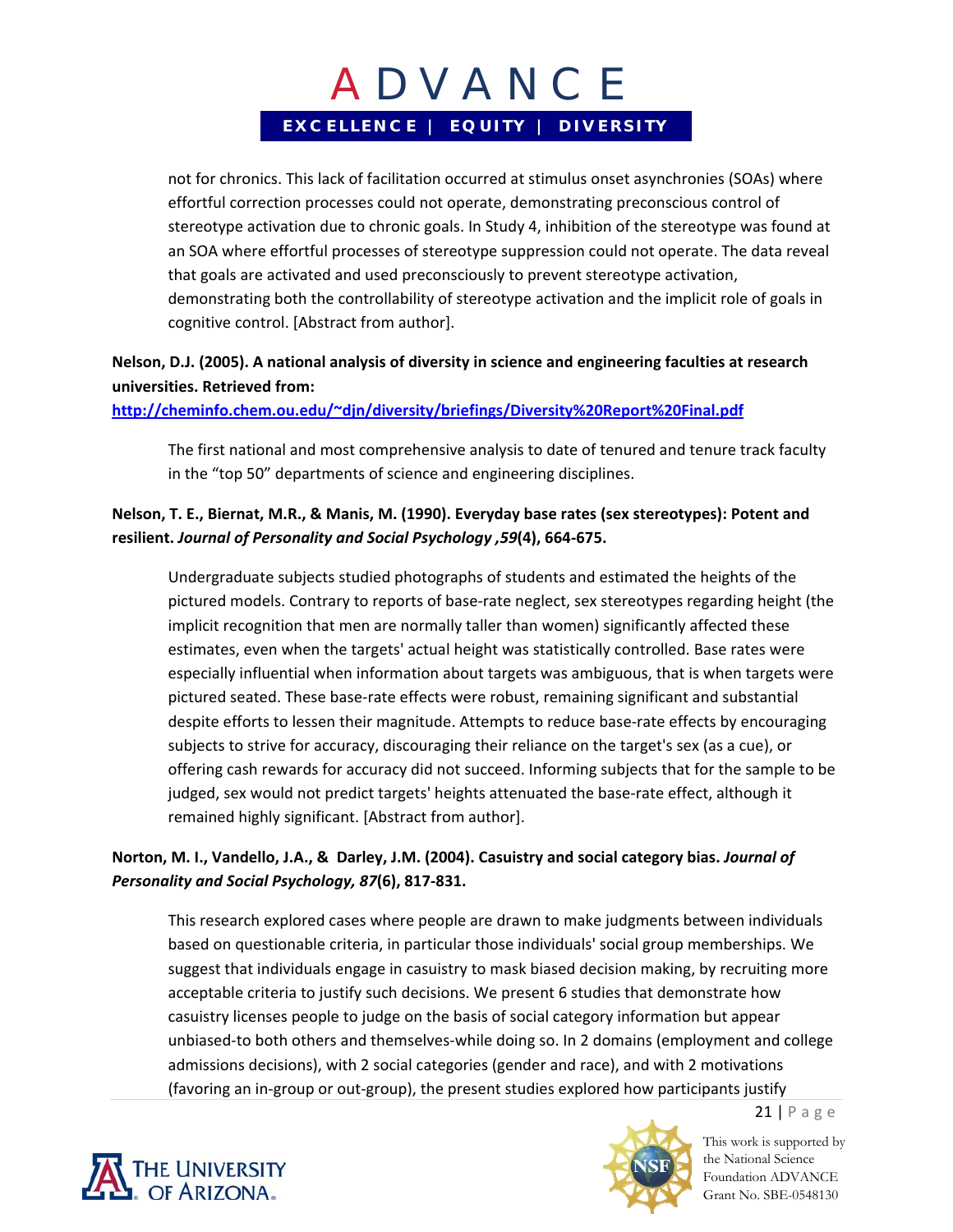decisions biased by social category information by arbitrarily inflating the relative value of their preferred candidates' qualifications over those of competitors. [Abstract from author].

Nosek, B. A., Smytha, F. L., Srirama, N., Lindnera, N. M., Devosb, T., Ayalac, A., Bar-Anana, Y., Berghd, R., Caie, H., Gonsalkoralef, K., Kesebira, S., Maliszewskig, N., Netoh, F., Ollii, E., Parkj, J., Schnabelk, K., **Shiomural, K., Tulburem, B. T. T., Wiersn, R. W., Somogyio, M., Akramid, N., Ekehammard, B., Vianellop, M., Banajiq, M.R., & Greenwaldr, A.G. (2009). National differences in gender–science stereotypes predict national sex differences in science and math achievement.** *PNAS, 106***(6), 10593‐ 10597.** 

About 70% of more than half a million Implicit Association Tests completed by citizens of 34 countries revealed expected implicit stereotypes associating science with males more than with females. We discovered that nation‐level implicit stereotypes predicted nation‐level sex differences in 8th‐grade science and mathematics achievement. Self‐reported stereotypes did not provide additional predictive validity of the achievement gap. We suggest that implicit stereotypes and sex differences in science participation and performance are mutually reinforcing, contributing to the persistent gender gap in science engagement. [Abstract from author].

**Onwuachi‐Willig, A. (2010‐05‐27). "Complimentary and Complementary Discrimination in Faculty Hiring." Paper presented at the annual meeting of** *The Law and Society Association,* **Renaissance Chicago Hotel, Chicago, IL. Retrieved from http://www.allacademic.com/meta/p405381\_index.html.**

This talk focuses on one form of discrimination in faculty hiring. Specifically, this talk concentrates on discrimination against the "overqualified" minority faculty candidate, the candidate who is presumed to have too many opportunities and thus gets excluded from faculty interview lists and consideration. In so doing, this talk poses and answers the question: "Can exclusion from interviewing pools and selection based upon the notion that one is just 'too good' to recruit to a particular department constitute an actionable form of discrimination?" It then expresses and details the need for and importance of increasing diversity on college and university faculties in today's society and the importance of carefully evaluating one's own biases when creating and serving on faculty search committees. [Abstract from author].

### **Paludi, M.A. & Bauer, W.D. (1983). Goldberg revisited: What's in an author's name.** *Sex Roles, 9***(3), 387‐390.**

The present research was a replication and extension of Goldberg's 1968 study of performance evaluation. 360 college students (180 male; 180 female) were asked to evaluate an academic article in the fields of politics, psychology of women or education (judged masculine, feminine, and neutral, respectively) that was written either by a male, female, or an author whose name was initialized. Results indicated that the articles were differentially perceived and evaluated



22 | Page

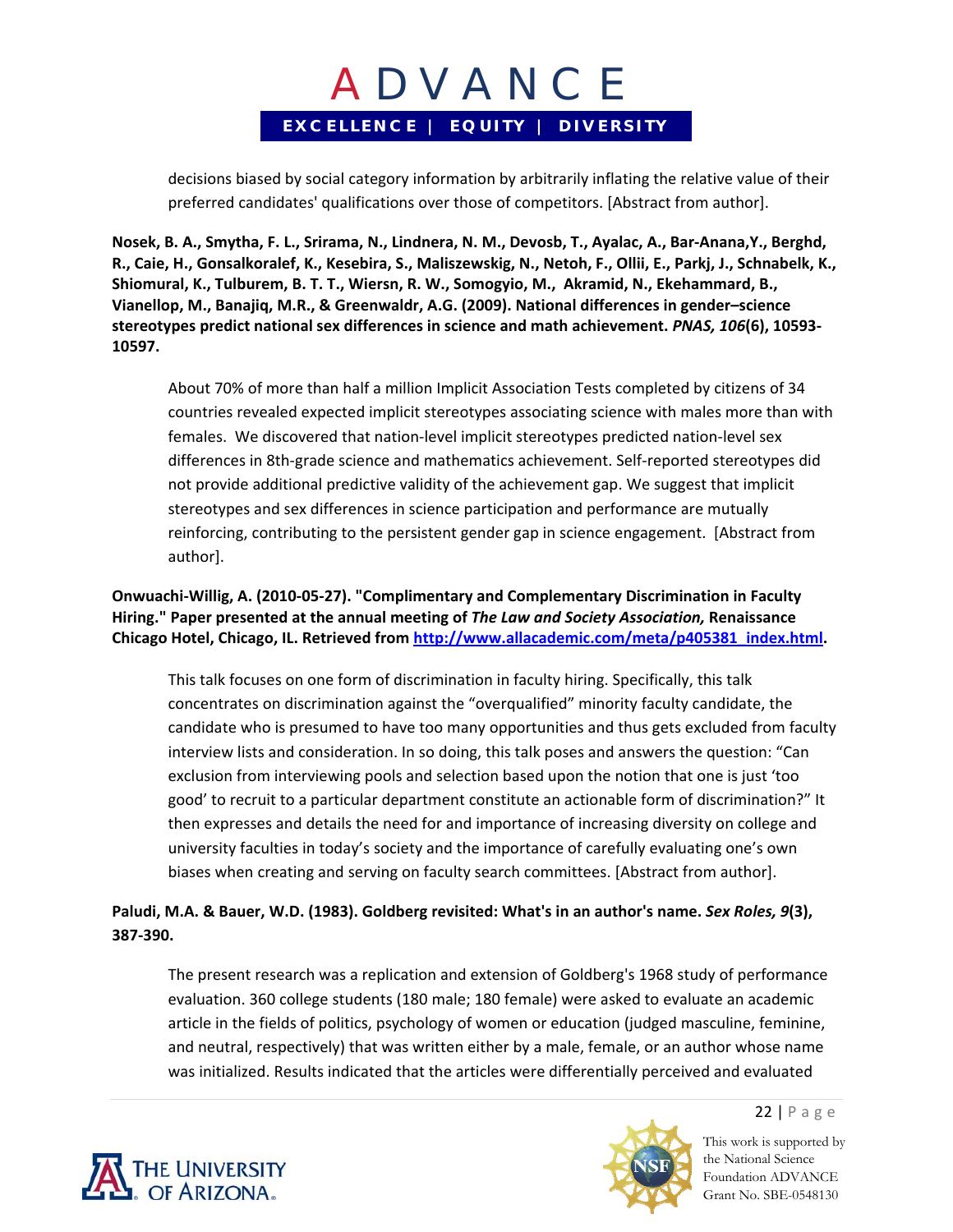according to the name of the author. An article written by a male was evaluated more favorably than if the author was not male. Subjects' bias against women was stronger when they believed the author with the initialized name was female. Portions of this article were presented at the Sixth Annual Conference on Research on Women and Education, Pacific Grove, California, December 1980. [Abstract from author].

### **Pearson, A.R., Dovidio, J.F., Gaertner, S.L. (2009). The nature of contemporary prejudice: Insights from aversive racism.** *Social and Personality Psychology Compass, 3***(3), 314‐338.**

Within the United States, declines in the overt expression of racial prejudice over several decades have given way to near universal endorsement of the principles of racial equality as a core cultural value. Yet, evidence of persistent and substantial disparities between Blacks and Whites remain. Here, we review research that demonstrates how the actions of even wellintentioned and ostensibly non‐prejudiced individuals can inadvertently contribute to these disparities through subtle biases in decision making and social interactions. We argue that current racial attitudes of Whites toward Blacks in the United States are fundamentally ambivalent, characterized by a widespread contemporary form of racial prejudice, aversive racism, that is manifested in subtle and indirect ways, and illustrate its operation across a wide range of settings, from employment and legal decisions, to group problem-solving and everyday helping behavior. We conclude by describing research aimed at combating these biases and identify new avenues for future research. [Abstract from authors].

### **Pilcher, E.S., Kilpatrick, A.O., & Segars, J. (2009). An assessment of promotion and tenure requirements at dental schools.** *Journal of Dental Education, 73,* **375‐382.**

Tenure and promotion are integral parts of the academic environment; however, in this era of growing shortages of faculty, as the baby boomers retire and the majority of dentists choose private practice, recruitment and retention may be affected by the way institutions handle promotion and tenure. A national survey of U.S. dental schools conducted in 2007 assessed the existence of multiple employment tracks for faculty and examined the requirements for promotion and tenure. All responding schools reported the existence of multiple tracks for academic faculty appointments. Many dental schools reported that they provided opportunity for faculty members to switch from one track to another, thus circumventing the traditional "up‐or‐out" policy. The number of schools offering non‐tenure appointment tracks has also increased. This finding indicates an apparent increase over time in flexibility regarding tracks and tenure. The majority of schools did not report requirements for the number of publications necessary for promotion. Those that did report requirements showed an increase in expected scholarly activity relative to past studies, indicating that it may be more difficult than ever to achieve promotion.





23 | Page This work is supported by the National Science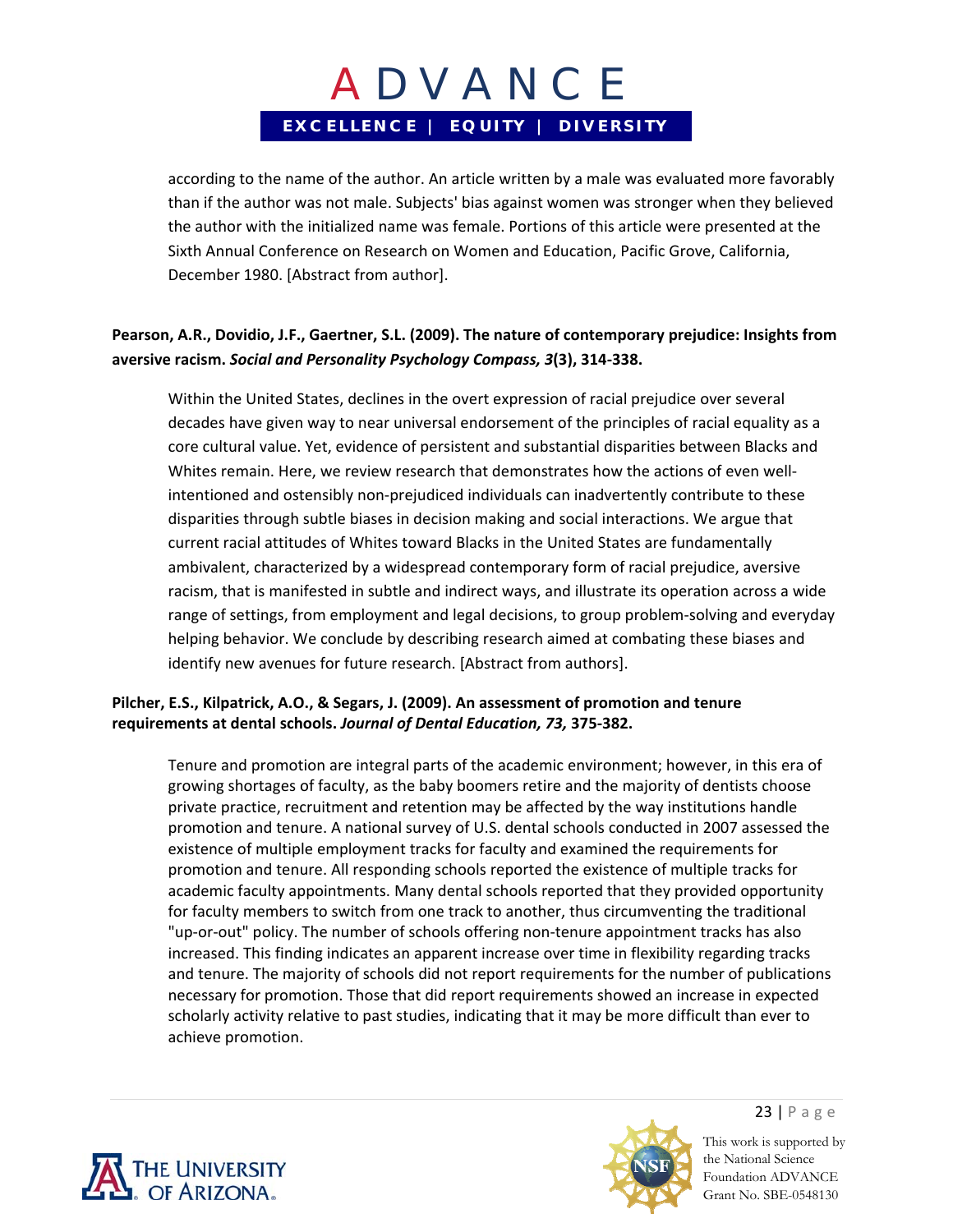

#### **Porter, N., Geis, F.L. & Jennings (Walstedt), J. (1983). Are women invisible as leaders?** *Sex Roles,9***(10), 1035‐1049.**

This study shows that women are unlikely to be seen as leaders. Subjects (n=448) rated each member of a five‐person group (shown in a photograph) on leadership attributes and also chose one of the five as contributing most to the group. Eight different stimulus slides were used. In two slides the head‐of‐the‐table cue to group leadership was pitted against sex‐role stereotypes. A man seated at the head of the table in a mixed‐sex group was clearly seen as leader of his group, but a woman occupying the same position was ignored. The head‐of‐the‐ table cue identified women as leaders only in all‐female stimulus groups. The data were consistent with the hypotheses that sex stereotypes still control social judgments, and that discrimination operates nonconsciously and in spite of good intentions. The authors are indebted to Marcia Halperin who read an early draft of this report and contributed substantially to the organization and exposition of the present version. [Abstract from author].

#### **Powell, G. N., Butterfield, D. A., & Parent, J. D. (2002). Gender and managerial stereotypes: Have the times changed?** *Journal of Management, 28,* **177–193.**

There has been a considerable increase in the proportion of women managers in recent years, from 21% in 1976 to 46% in 1999, and a call for "feminine leadership" to capitalize on this increase. The present study examines whether there has been a corresponding change in men's and women's stereotypes of managers such that less emphasis is placed on managers' possessing masculine characteristics. Data from 348 undergraduate and part-time graduate business students indicate that although managerial stereotypes place less emphasis on masculine characteristics than in earlier studies [Academy of Management Journal 22 (1979) 395; Group and Organization Studies 14 (2) (1989) 216], a good manager is still perceived as predominantly masculine.

### **Reskin, B.F. (2000). The proximate causes of employment discrimination.** *Contemporary Sociology, 29***(2), 319‐328.**

The study of inequality has long been a priority for sociologists. Unfortunately, the customary methods used to study workplace discrimination have done little to diminish gender & racial inequities. If this predicament is to be adequately addressed, sociologists must pay more attention to the manner in which inequality is propagated. Social psychological findings will prove useful in determining the causes of workplace discrimination. Attention should also be given to both nonconscious cognitive processes & conscious actions motivated by stereotypes, biases, ignorance, & in‐group favoritism ‐ actions that contribute to the continuation of workplace discrimination. Only when workplace discrimination is properly theorized can its effects be eliminated. The development of strategies to reduce workplace discrimination should be given greater precedence. [Abstract from author].





24 | Page This work is supported by

the National Science Foundation ADVANCE Grant No. SBE-0548130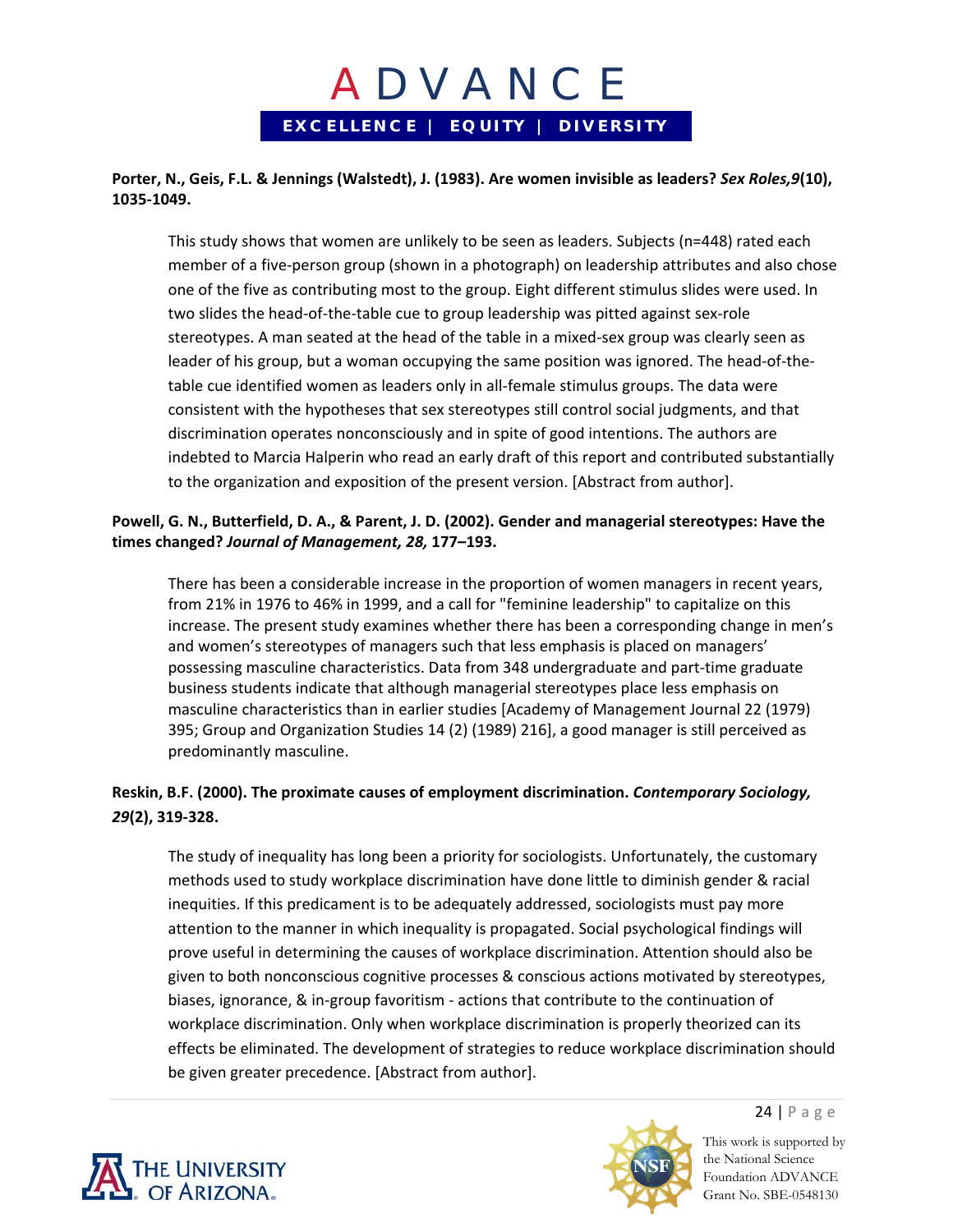

#### **Ridgeway, C.L. (2001). Gender, status, and leadership.** *Journal of Social Issues, 57***(4), 637‐655.**

More than a trait of individuals, gender is an institutionalized system of social practices. The gender system is deeply entwined with social hierarchy and leadership because gender stereotypes contain status beliefs that associate greater status worthiness and competence with men than women. This review uses expectation states theory to describe how gender status beliefs create a network of constraining expectations and interpersonal reactions that is a major cause of the "glass ceiling." In mixed-sex or gender-relevant contexts, gender status beliefs shape men's and women's assertiveness, the attention and evaluation their performances receive, ability attributed to them on the basis of performance, the influence they achieve, and the likelihood that they emerge as leaders. Gender status beliefs also create legitimacy reactions that penalize assertive women leaders for violating the expected status order and reduce their ability to gain compliance with directives.

### **Robbins, T. L. & Denisi, A.S. (1993). Moderators of sex bias in the performance appraisal process: A cognitive analysis.** *Journal of Management,19***(1), 113‐126.**

The present study was designed to analyze cognitive characteristics and situational moderators associated with sex bias in performance appraisal. The results of this study suggest that sex bias does not emerge as an influential factor during rater recall. Ratees performing in sex‐ incongruent occupations were found to receive deflated ratings in situations where their gender was not distinct within the group of ratees to be evaluated. Interpretations, limitations, implications, and directions for future research are discussed. [Abstract from author].

### **Rudd, E., Picciano, J., Nerad, M., & Cerny, J. (2010). The influence of postdoctoral training on prestige and time in academic careers: Findings from PhD's—ten years later, a national survey of PhD careers.** *Center for Innovation and Research in Graduate Education***. University of Washington.**

We know that graduates of prestigious PhD programs are more likely than others to become professors at research universities and in top tier (based on NRC rankings) departments. Yet increasingly a postdoctoral appointment is necessary and the influence of the postdoc on faculty careers is unstudied. This report investigates the influence of the postdoc on chances that PhD recipients will become a professor in the U.S., at a research university, and in a top tier department based on analysis of 10‐15 years of post‐PhD career path data collected from a sample of more than 600 biochemists and 700 mathematicians. Part I examines the influence of postdoctoral training on the prestige of faculty positions held at the time of the survey. Specific questions include: do graduates of lower quality tier PhD programs increase their chances of attaining faculty positions at research universities or in a top tier department with a top quality tier postdoc? Analysis shows that a top tier postdoc was nearly mandatory for gaining a faculty position at a research university in both biochemistry and mathematics. However, top tier postdoc training does not often overcome a lower tier PhD and bump a graduate up to a faculty





25 | Page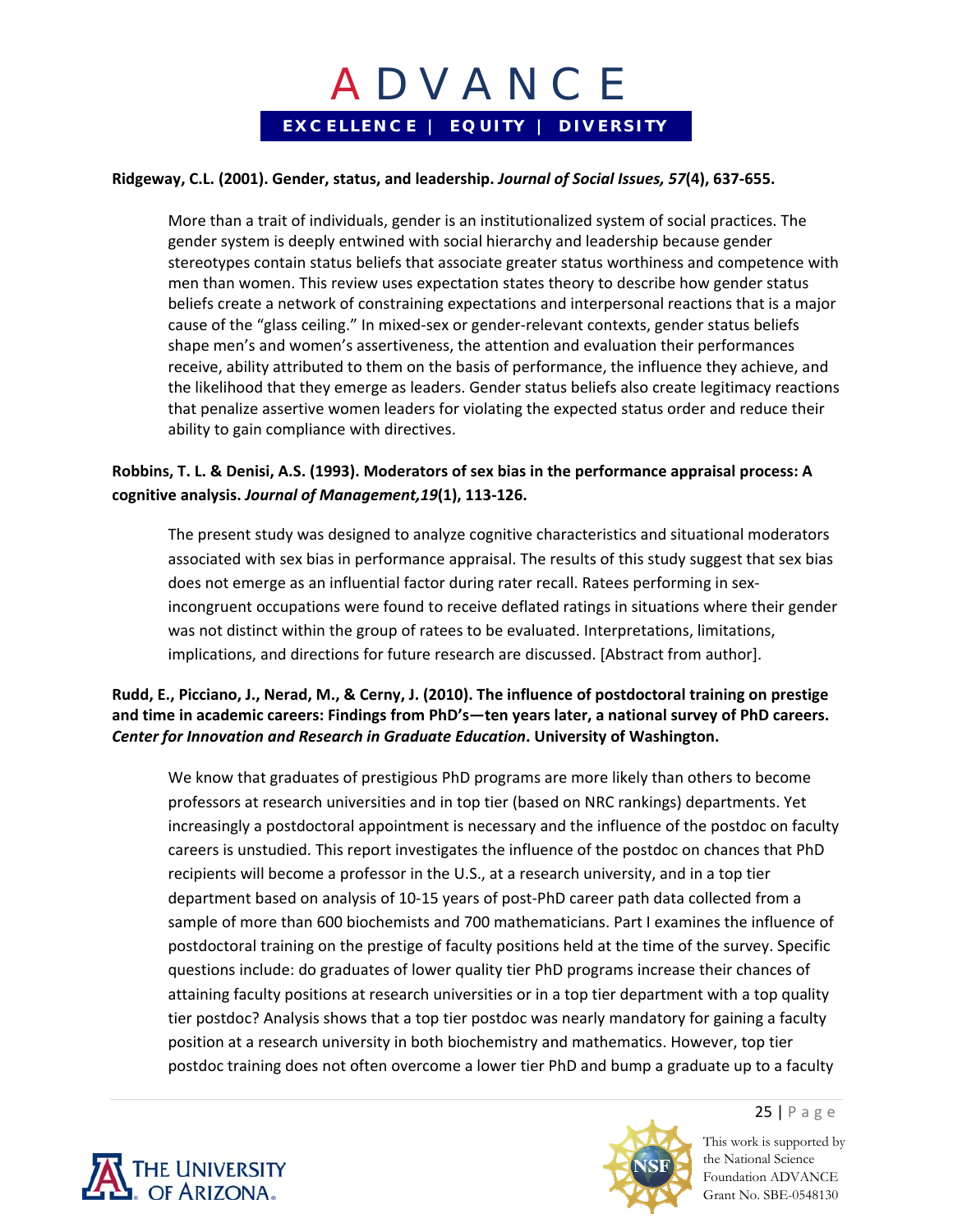position above the quality tier of his or her PhD. In biochemistry, graduates of lower tier PhD programs increased chances of holding a faculty position at a research university by getting an MD. Graduates of top tier PhD programs were more likely than holders of lower tier PhDs to go on to a top tier postdoc and, moreover, those who did top tier postdocs were also more likely to go on to faculty positions in research universities when they also held a top tier PhD than when they earned their PhD in a lower tier program. Part 2 examines the impact of various factors, including postdoc quality tier, on *time* to faculty appointment. Findings largely corroborate analyses of Part I. In addition, Part 2 examines the relationship between time spent in postdocs and ever holding a tenured faculty position and concludes that biochemists do not get "credit" towards time to tenure for years spent in postdocs, but that years spent in postdocs shorten the amount of time mathematicians ultimately spend on tenure track. [Abstract from authors].

### **Rudman, L. A., & Glick, P. (2001). Prescriptive gender stereotypes and backlash toward agentic women.** *Journal of Social Issues, 57,* **743–762.**

In an experiment, job description and applicants' attributes were examined as moderators of the backlash effect, the negative evaluation of agentic women for violating prescriptions of feminine niceness (Rudman, 1998). Rutgers University students made hiring decisions for a masculine or "feminized" managerial job. Applicants were presented as either agentic or androgynous. Replicating Rudman and Glick (1999), a feminized job description promoted hiring discrimination against an agentic female because she was perceived as insufficiently nice. Unique to the present research, this perception was related to participants' possession of an implicit (but not explicit) agency-communality stereotype. By contrast, androgynous female applicants were not discriminated against. The findings suggest that the prescription for female niceness is an implicit belief that penalizes women unless they temper their agency with niceness.

### **Ryan, M.K. & Haslam, R.S. (2005). The glass cliff: Evidence that women are over‐represented in precarious leadership positions.** *British Journal of Management,16***(2), 81‐90.**

There has been much research and conjecture concerning the barriers women face in trying to climb the corporate ladder, with evidence suggesting that they typically confront a 'glass ceiling' while men are more likely to benefit from a 'glass escalator'. But what happens when women do achieve leadership roles? And what sorts of positions are they given? This paper argues that while women are now achieving more high profile positions, they are more likely than men to find themselves on a 'glass cliff', such that their positions are risky or precarious. This hypothesis was investigated in an archival study examining the performance of FTSE 100 companies before and after the appointment of a male or female board member. The study revealed that during a period of overall stock‐market decline those companies who appointed women to their boards were more likely to have experienced consistently bad performance in the preceding five months than those who appointed men. These results expose an additional, largely invisible, hurdle that women need to overcome in the workplace. Implications for the evaluation of





26 | Page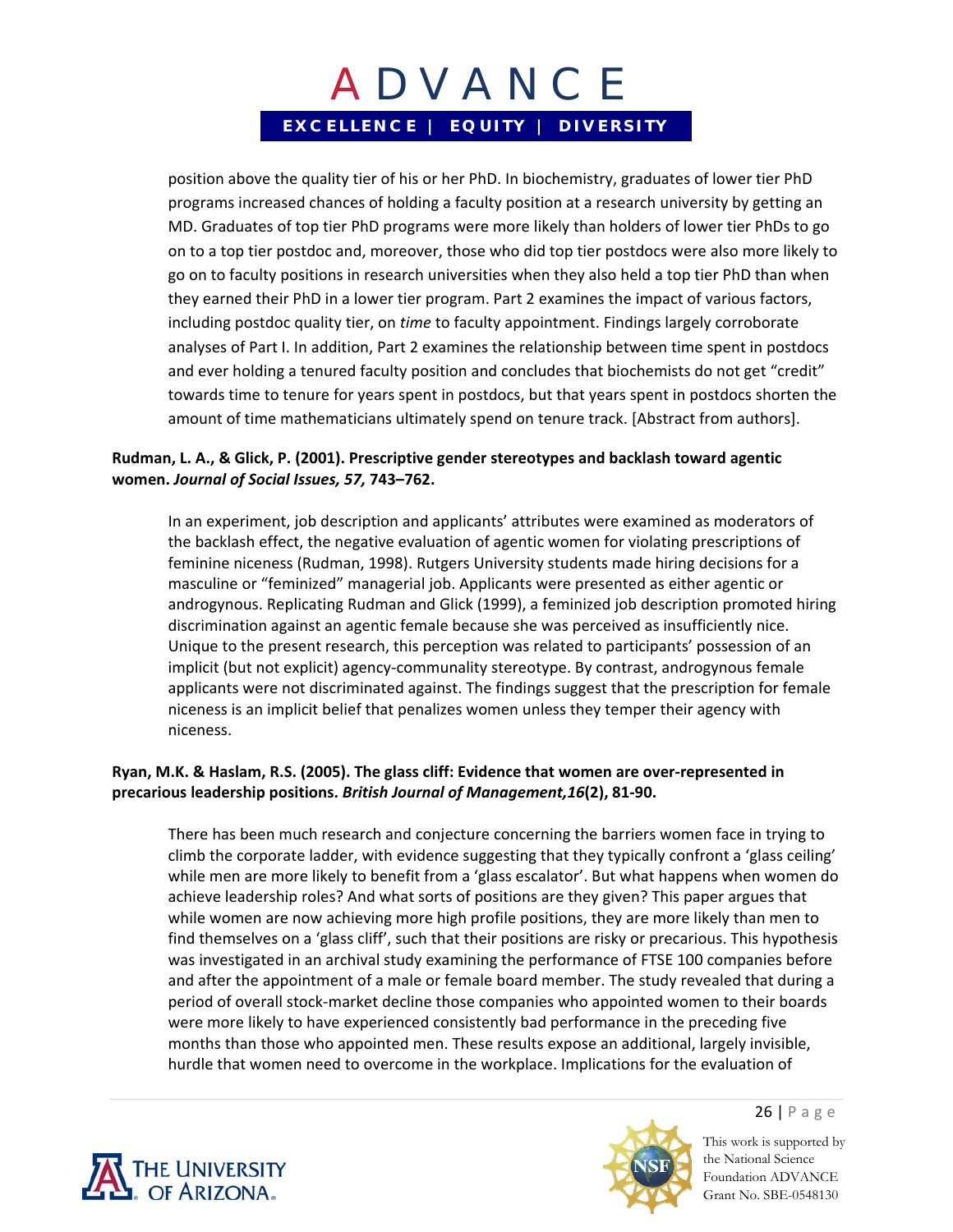women leaders are discussed and directions for future research are outlined.[Abstract from author].

**Sackett, P.R., DuBois, C.L.Z., & Noe, A.W. (1991). Tokenism in performance evaluation: The effects of work group representation on male–female and white–black differences in performance ratings.** *Journal of Applied Psychology,76***(2), 263‐267.**

Male–female differences in performance ratings were examined in 486 work groups across a wide variety of jobs and organizations. As suggested by the sex stereotyping literature, women received lower ratings when the proportion of women in the group was small, even after male– female cognitive ability, psychomotor ability, education, and experience differences were controlled. Replication of the analyses with racial differences (White–Black) in 814 work groups demonstrated that group composition had little effect on performance ratings. The effects of group composition on stereotyping behaviors do not appear to generalize to all minority contexts. [Abstract from author].

#### **Schmader, T., Whitehead, J.,& Wysocki, V.H. (2007). A linguistic comparison of letters of recommendation for male and female chemistry and biochemistry job applicants at the University of Arizona.** *Sex Roles, 57***, 509‐514.**

In the current study, text analysis software was used to examine 886 letters of recommendation written on behalf of 235 male and 42 female applicants for either a chemistry or biochemistry faculty position at a large U.S. research university. Results revealed more similarities than differences in letters written for male and female candidates. However, recommenders used significantly more standout adjectives to describe male as compared to female candidates. Letters containing more standout words also included more ability words and fewer grindstone words. Research is needed to explore how differences in language use affect perceivers' evaluations of female candidates.

### **Sheridan, J. T., Fine, E., Pribbenow, C. M., Handelsman, J., & Carnes, M. (2010). Searching for excellence & diversity: Increasing the hiring of women faculty at one academic medical center.** *Academic Medicine***,** *85***(6), 999‐1007. doi:10.1097/ACM.0b013e3181dbf75a**

One opportunity to realize the diversity goals of academic health centers comes at the time of hiring new faculty. To improve the effectiveness of search committees in increasing the gender diversity of faculty hires, the authors created and implemented a training workshop for faculty search committees designed to improve the hiring process and increase the diversity of faculty hires at the University of Wisconsin–Madison. They describe the workshops, which they presented in the School of Medicine and Public Health between 2004 and 2007, and they compare the subsequent hiring of women faculty in participating and nonparticipating departments and the self‐reported experience of new faculty within the hiring process. Attendance at the workshop correlates with improved hiring of women faculty and with a better hiring experience for faculty recruits, especially women. The authors articulate successful





27 | Page This work is supported by

the National Science Foundation ADVANCE Grant No. SBE-0548130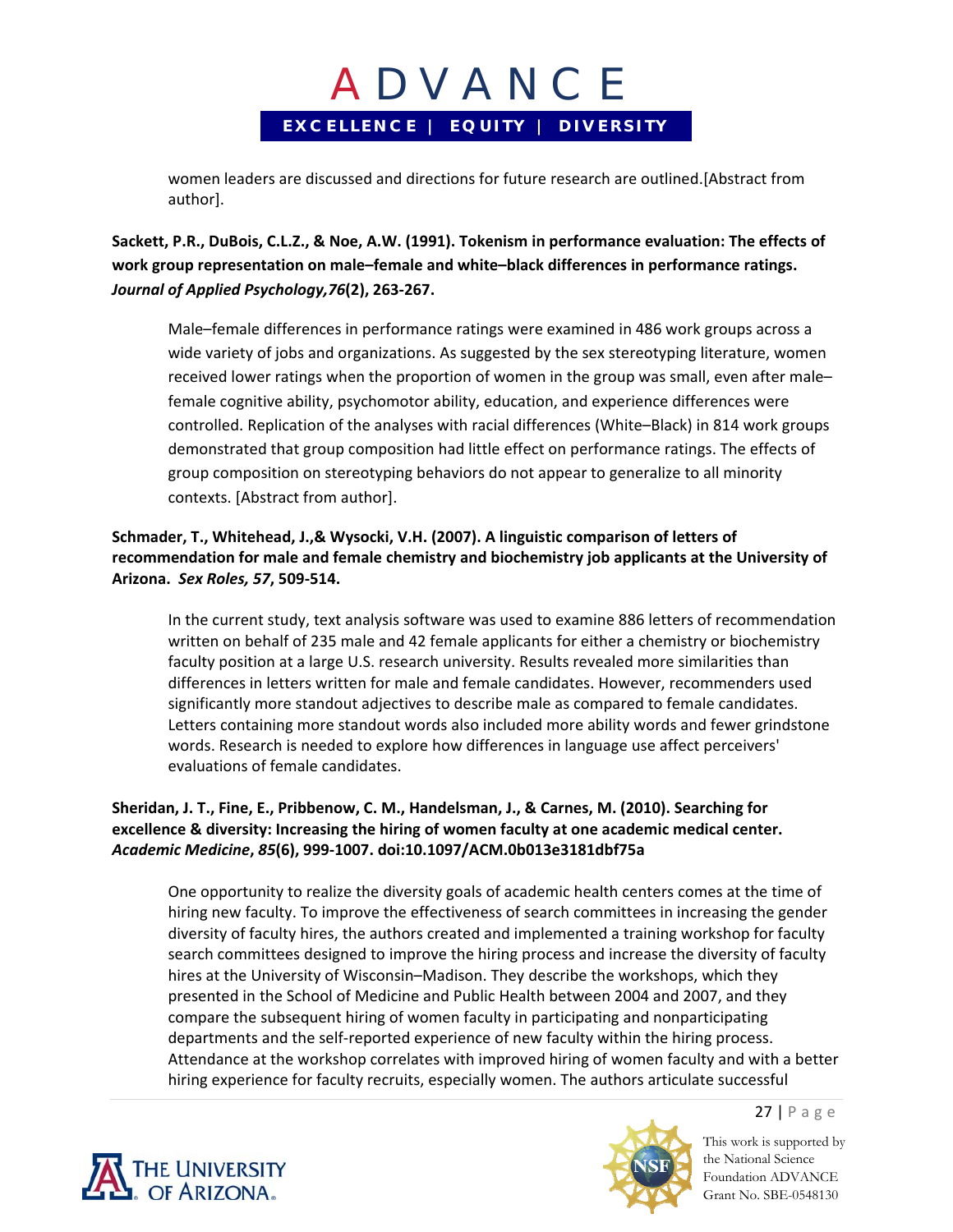elements of workshop implementation for other medical schools seeking to increase gender diversity on their faculties [Abstract from authors].

### Shields, S. A., Zawadzki, M. J., & Johnson, R. N. (2011). The impact of the workshop activity for gender **equity simulation in the academy (WAGES–Academic) in demonstrating cumulative effects of gender bias.** *Journal of Diversity in Higher Education***,** *4***(2), 120‐129. doi:10.1037/a0022953**

We report experimental evaluation of the Workshop Activity for Gender Equity Simulation in the Academy (WAGES–Academic), a brief, experiential simulation of the cumulative effects of unconscious bias in the academic workplace. We predicted that participants who played WAGES–Academic would demonstrate significantly increased knowledge and retention of gender equity issues in the academic workplace compared with participants in a control condition. Baseline information on general knowledge of workplace gender equity issues was obtained from 1,254 undergraduates. In the second phase, 144 were randomly assigned to complete either WAGES–Academic or a control task, and the immediate effects of the activities were measured. Participants were contacted 7–11 days later to complete an online measure of knowledge retention. Compared with a control condition, WAGES–Academic increased knowledge and retention. This effect occurred irrespective of prior level of sexist beliefs, participant gender, or whether the participant had been on the advantaged or disadvantaged team. Potential use and testing of WAGES–Academic with university faculty and administrators are discussed [Abstract from authors].

### **Skrypnek, B.J. & Snyder, M. (1982). On the self‐perpetuating nature of stereotypes about women and men.** *Journal of Experimental Social Psychology, 18***(3), 277‐291.**

122 male-female pairs of unacquainted undergraduates interacted to negotiate a division of labor on a series of worklike tasks (that differed in their sex‐role connotations) in a situation that permitted control over the information that male perceivers received about the apparent sex of female targets. The perceivers' beliefs about the sex of their targets initiated a chain of events that resulted in targets providing behavioral information for perceivers' beliefs about their sex. Although this behavioral confirmation effect was initially elicited as reactions to overtures made by perceivers, it persevered so that eventually targets came to initiate behaviors "appropriate" to the sex with which they had been labeled by perceivers. The specific roles of perceivers and targets in the behavioral confirmation process are examined. [Abstract from author].

## Steinpreis, R., Anders, K.A., & Ritzke, D. (1999). The impact of gender on the review of the curricula vitae of job applicants and tenure candidates: A national empirical study. Sex Roles, 41 (7-8), 509-528.

To determine factors that influence outside reviewers & search committee members when they are reviewing curricula vitae, particularly with respect to the gender of the name on the vitae, 238 male & female academic psychologists sent one of four versions of a curriculum vitae (ie, female or male job applicant or tenure candidate), along with a questionnaire. Although an



This work is supported by the National Science Foundation ADVANCE Grant No. SBE-0548130

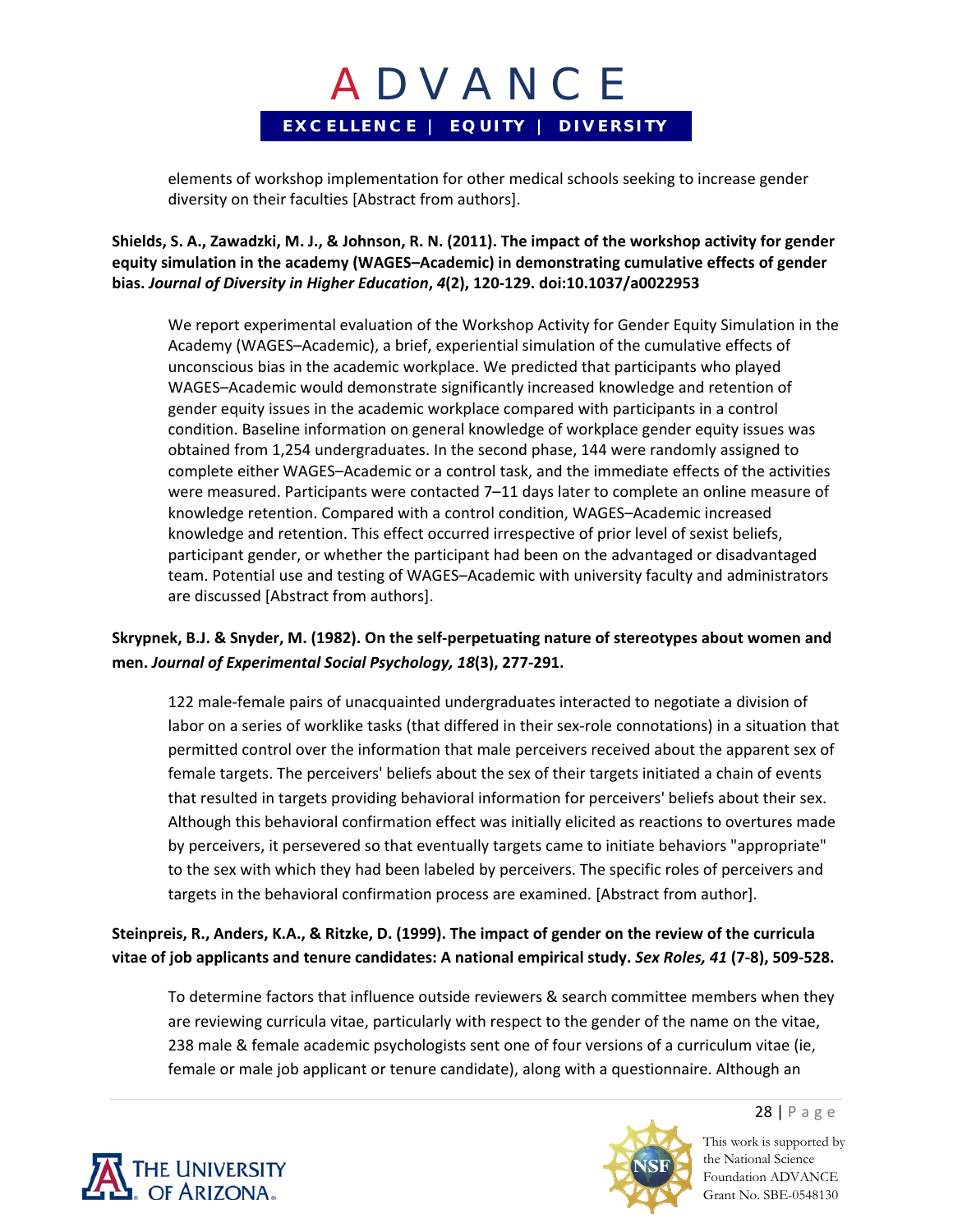exclusively between-groups design was used to avoid sparking gender-conscious responding, results indicate that participants were clearly able to distinguish between the qualifications of the job applicants vs the tenure candidates, as evidenced by suggesting higher starting salaries; increased likelihood of offering the tenure candidates a job; granting them tenure; & greater respect for their teaching, research, & service records. Both men & women were more likely to vote to hire a male vs a female job applicant with an identical record. Similarly, both sexes reported that the male job applicant had done adequate teaching, research, & service experience compared to the female job applicant with an identical record. In contrast, when men & women examined the highly competitive curriculum vitae of the real-life scientist who had gotten early tenure, they were equally likely to tenure the male & female tenure candidates, & there was no difference in their ratings of their teaching, research, & service experience. There was no significant main effect for the quality of the institution or professional rank on selectivity in hiring & tenuring decisions. Results indicate a gender bias for both men & women in preference for male job applicants. [Adapted from the source document].

### **Tapia, R. (2010). Hiring and developing minority faculty at research universities.** *Communications of the ACM***.** *53***(3), 33‐35.**

Emphasizing the importance of minority at research universities, Tapia cautions against relying on Minority Serving Institutions (MSI) to produce minority doctorates for the U.S. Instead, he suggests faculty take a more active role in finding post-doctoral posts for their minority doctoral graduates, a re‐examination of hiring criteria, and mentoring of young faculty by senior faculty. Though this advice could apply equally well to all new graduates, department heads, and senior faculty, Tapia argues that the effects of these behaviors affect minority scholars more than non‐ minorities.

### **Tetlock, P., Lerner, J. & Boetteger, R. (1996). The dilution effect: Judgmental bias, conversational convention, or a bit of both?** *European Journal of Social Psychology,26***(6), 915‐934.**

T his study explored competing normative interpretations of the dilution effect: the tendency for people to underutilize diagnostic evidence in prediction tasks when that evidence is accompanied by irrelevant information. From the normative vantage point of the intuitive statistician, the dilution effect is a judgmental bias that arises from the representativeness heuristic (similarity‐matching of causes and effects). From the normative prospective of the intuitive politician, however, the dilution effect is a rational response to evidence presented in a setting in which Gricean norms of conversation are assumed to hold. The current experiment factorially manipulated conversational norms, the degree to which diagnostic evidence was diluted by irrelevant evidence, and the accountability of subjects for their judgments. Accountable subjects demonstrated a robust dilution effect when conversational norms were explicitly primed as well as in the no‐priming control condition, but no dilution when





This work is supported by the National Science Foundation ADVANCE Grant No. SBE-0548130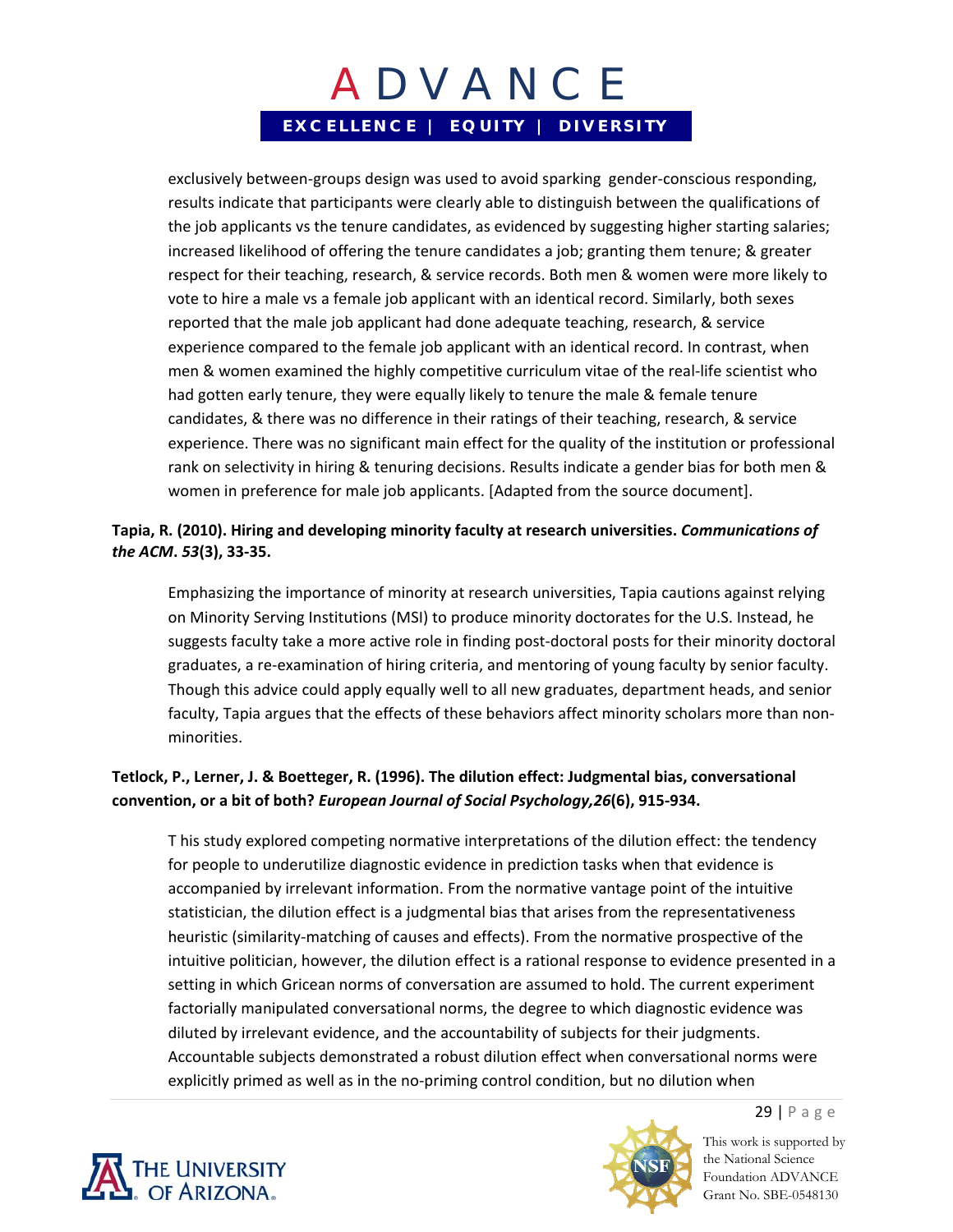conversational norms were explicitly deactivated. Non‐accountable subjects demonstrated the dilution effect across norm activation conditions, with the strongest effect under the activation of conversational norms. Although the results generally support the conversational‐norm interpretation of dilution, the significant dilution effect among non‐accountable subjects in the norm-deactivated condition is more consistent with the judgmental-bias interpretation. [Abstract from author].

### **Tetlock, P. (1985). Accountability: A social check on the fundamental attribution error.** *Social Psychology Quarterly, 48***(3), 227‐236.**

Previous attitude‐attribution studies indicate that people are often quick to draw conclusions about the attitudes and personalities of others‐even when plausible external or situational causes for behavior exist (an effect known as the overattribution effect or fundamental attribution error). This experiment explores whether accountability--pressures to justify one's causal interpretations of behavior to others‐‐reduces or eliminates this bias. Subjects were exposed to an essay that supported or opposed affirmative action. They were informed that the essay writer had freely chosen or had been assigned the position he took. Finally, subjects either did not expect to justify their impressions of the essay writer or expected to justify their impressions either before or after exposure to the stimulus information. The results replicated previous findings when subjects did not feel accountable for their impressions of the essay writer or learned of being accountable only after viewing the stimulus information. Subjects attributed essay-consistent attitudes to the writer even when the writer had been assigned the task of advocating a particular position. Subjects were, however, significantly more sensitive to situational determinants of the essay writer's behavior when they felt accountable for their impressions prior to viewing the stimulus information. The results suggest that accountability eliminated the overattribution effect by affecting how subjects initially encoded and analyzed stimulus information. [Abstract from author].

### **Tetlock, P. (1983). Accountability and the perseverance of first impressions.** *Social Psychology Quarterly,46***(4), 285‐292.**

Previous research indicates that our initial impressions of events frequently influence how we interpret later information. This experiment explored whether accountability-pressures to justify one's impressions to others-leads people to process information more vigilantly and, as a result, reduces the undue influence of early‐formed impressions on final judgments. Subjects viewed evidence from a criminal case and then assessed the guilt of the defendant. The study varied(1) the order of presentation of pro‐vs. anti‐defendant information, (2) whether subjects expected to justify their decisions and, if so, whether subjects realized that they were accountable prior to or only after viewing the evidence. The results indicated that subjects given the anti/pro‐defendant order of information were more likely to perceive the defendant as





This work is supported by the National Science Foundation ADVANCE Grant No. SBE-0548130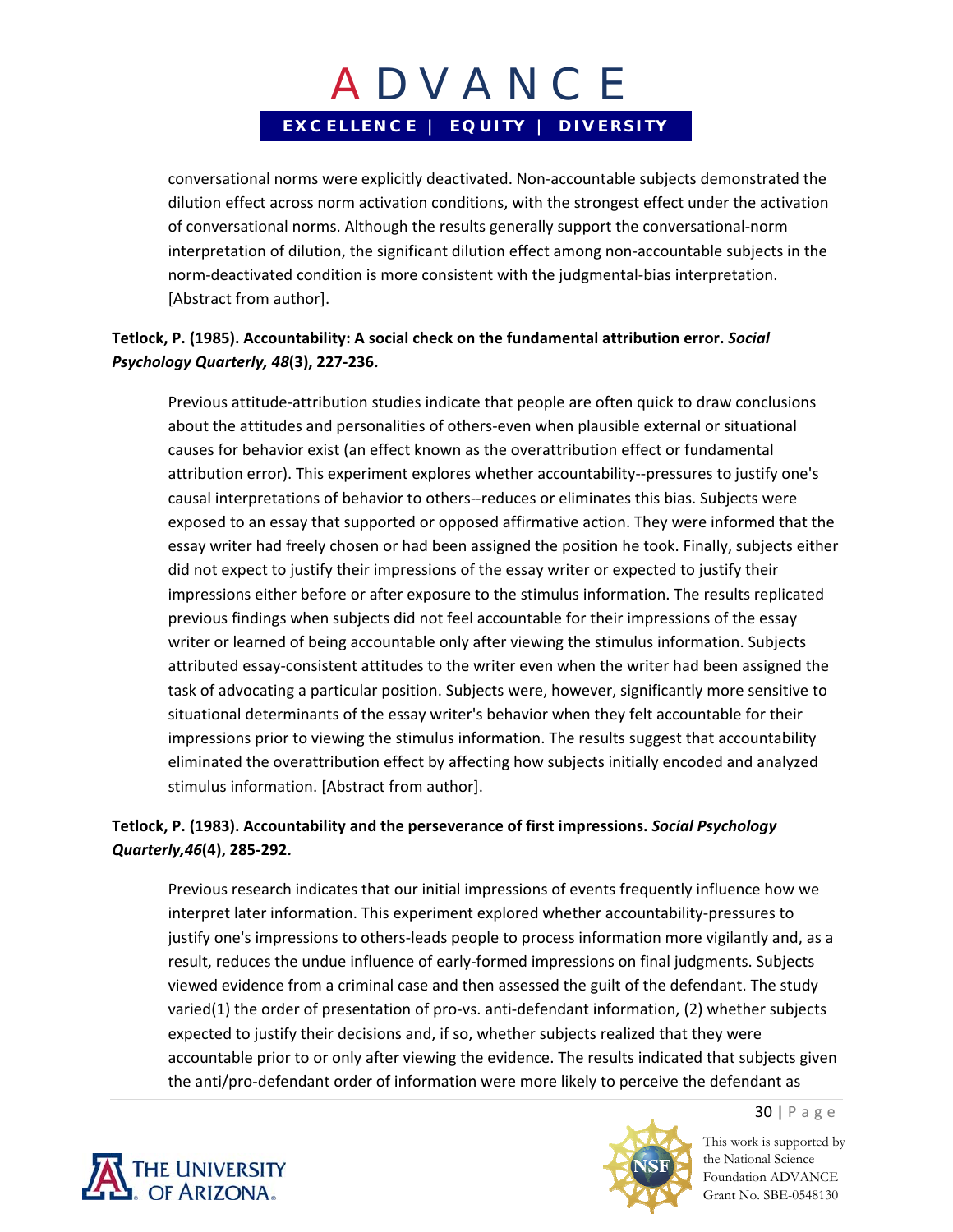guilty than subjects given the pro/anti‐defendant order of information, but only when subjects did not expect to justify their decisions or expected to justify their decisions only after viewing the evidence. Order of presentation of evidence had no impact when subjects expected to justify their decisions before viewing the evidence. Accountability prior to the evidence also substantially improved free recall of the case material. The results suggest that accountability reduces primacy effects by affecting how people initially encode and process stimulus information. [Abstract from author].

### Thomas-Hunt, M. C. & Phillips, K.W. (2004). When what you know is not enough: Expertise and gender **dynamics in task groups.** *Personality and Social Psychology Bulletin***,** *30***(12), 1585‐1598.**

This study investigates how the contribution, identification, and consideration of expertise within groups are affected by gender differences. The authors examined the effects of member expertise and gender on others' perceptions of expertise, actual and own perceptions of influence, and group performance on a decision-making task. The authors' findings are consistent with social role theory and expectation states theory. Women were less influential when they possessed expertise, and having expertise decreased how expert others perceived them to be. Conversely, having expertise was relatively positive for men. These differences were reflected in group performance, as groups with a female expert underperformed groups with a male expert. Thus, contrary to common expectations, possessing expertise did not ameliorate the gender effects often seen in workgroups. The findings are discussed in light of their implications for organizational workgroups in which contribution of expertise is critical to group performance. [Abstract from author].

### Tinkler, J., Li, Y. & Mollborn, S. (2007). Can legal intervention change beliefs: The effect of exposure to **sexual harassment policy on men's gender beliefs.** *Social Psychology Quarterly, 70***(4), 480‐494.**

In spite of the relative success of equal opportunity laws on women's status in the workplace, we know little about the influence of such legal interventions on people's attitudes and beliefs. This paper focuses, in particular, on how sexual harassment policy affects men's beliefs about the gender hierarchy. We employ an experimental design in which we measure the effect of a policy intervention on men's explicit and implicit gender beliefs. Results show that the sexual harassment policy did not alter explicit gender beliefs. Explicit beliefs changed in a different way, however. Compared to the baseline condition, participants in the policy intervention condition believed that most people think both men and women are lower‐status, less competent, and less considerate. The policy intervention also affected implicit gender beliefs. Participants in the policy condition displayed more entrenched male‐advantaged gender beliefs compared to the baseline condition. We interpret this as evidence that sexual harassment policies may have the unintended effect of activating unequal gender beliefs, which run contrary





31 | Page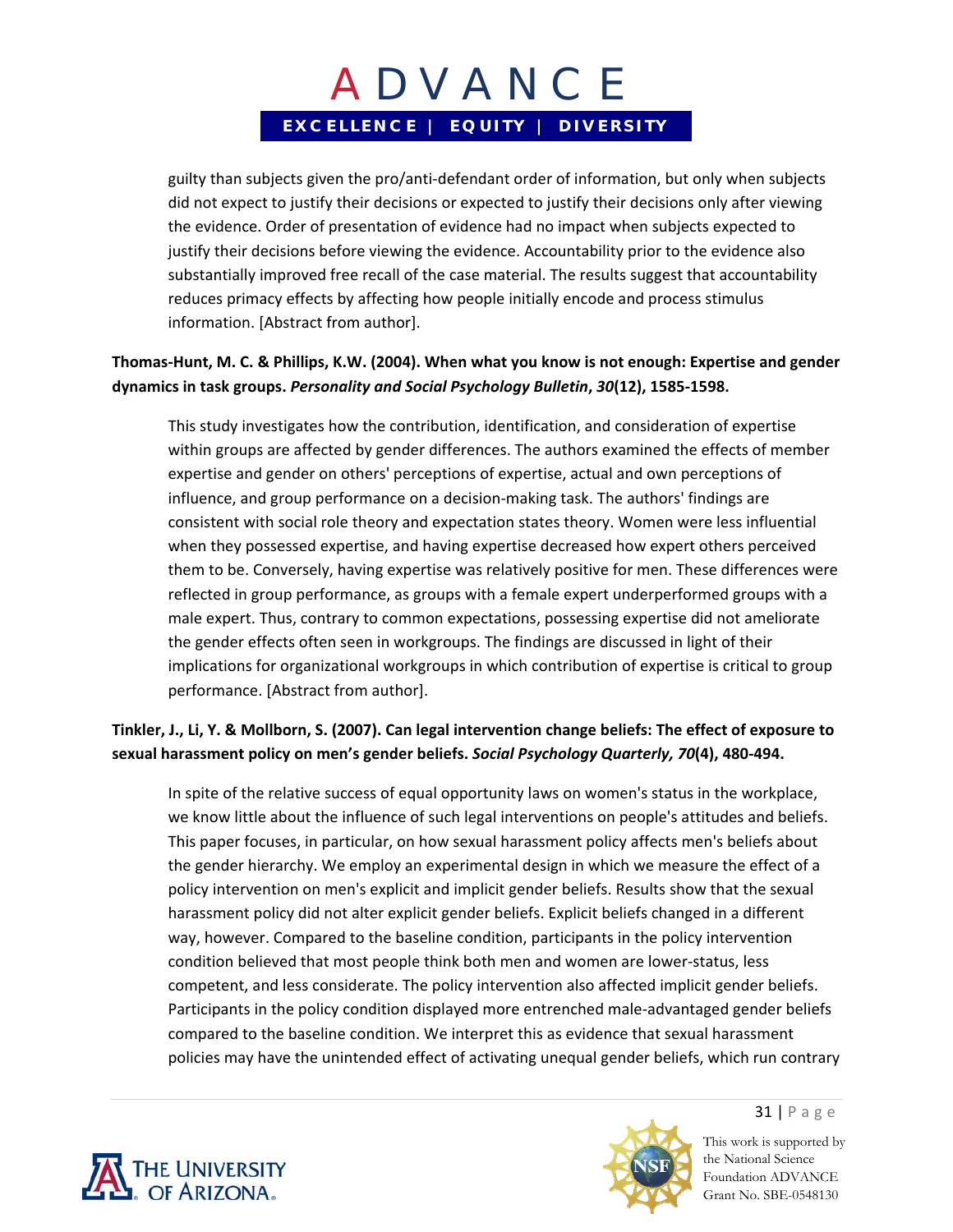to the policy's equalizing aims. This research also suggests the value of measuring both explicit and implicit gender beliefs. [Abstract from author].

## **Trix, F. & Psenka,C. (2003). Exploring the color of glass: Letters of recommendation for female and male medical faculty.** *Discourse and Society, 14***(2), 191‐220.**

This study examines over 500 letters of recommendation for medical faculty at a large American medical school in the mid‐1990s, using methods from corpus and discourse analysis, with the theoretical perspective of gender schema from cognitive psychology. Letters written for female applicants were found to differ systematically from those written for male applicants in the extremes of length, in the percentages lacking in basic features, in the percentages with doubt raisers (an extended category of negative language, often associated with apparent commendation), and in frequency of mention of status terms. Further, the most common semantically grouped possessive phrases referring to female and male applicants ('her teaching,' 'his research') reinforce gender schema that tend to portray women as teachers and students, and men as researchers and professionals. [Abstract from author].

## **Trower, C. & Chait, R. (2002) Faculty diversity: Too little for too long.** *Harvard Magazine.* **Retrieved from: http://www.harvard‐magazine.com/on‐line/030218.html**

Presents numbers on faculty diversity by institution type and faculty rank and offers suggestions for reform.

#### **Valian,V. (1998). Running in place.** *The Sciences,* **18‐23.**

Presents essays and comments on women by track and field, and the effects of sex stereotyping.

#### **Valian, V. (1999).** *Why so slow? The advancement of women.* **MIT Press.**

Why do so few women occupy positions of power and prestige? Virginia Valian uses concepts and data from psychology, sociology, economics, and biology to explain the disparity in the professional advancement of men and women. According to Valian, men and women alike have implicit hypotheses about gender differences—gender schemas—that create small sex differences in characteristics, behaviors, perceptions, and evaluations of men and women. Those small imbalances accumulate to advantage men and disadvantage women. The most important consequence of gender schemas for professional life is that men tend to be overrated and women underrated. Valian's goal is to make the invisible factors that retard women's progress visible, so that fair treatment of men and women will be possible. The book makes its case with experimental and observational data from laboratory and field studies of children and adults, and with statistical documentation on men and women in the professions. The many anecdotal examples throughout provide a lively counterpoint.





32 | Page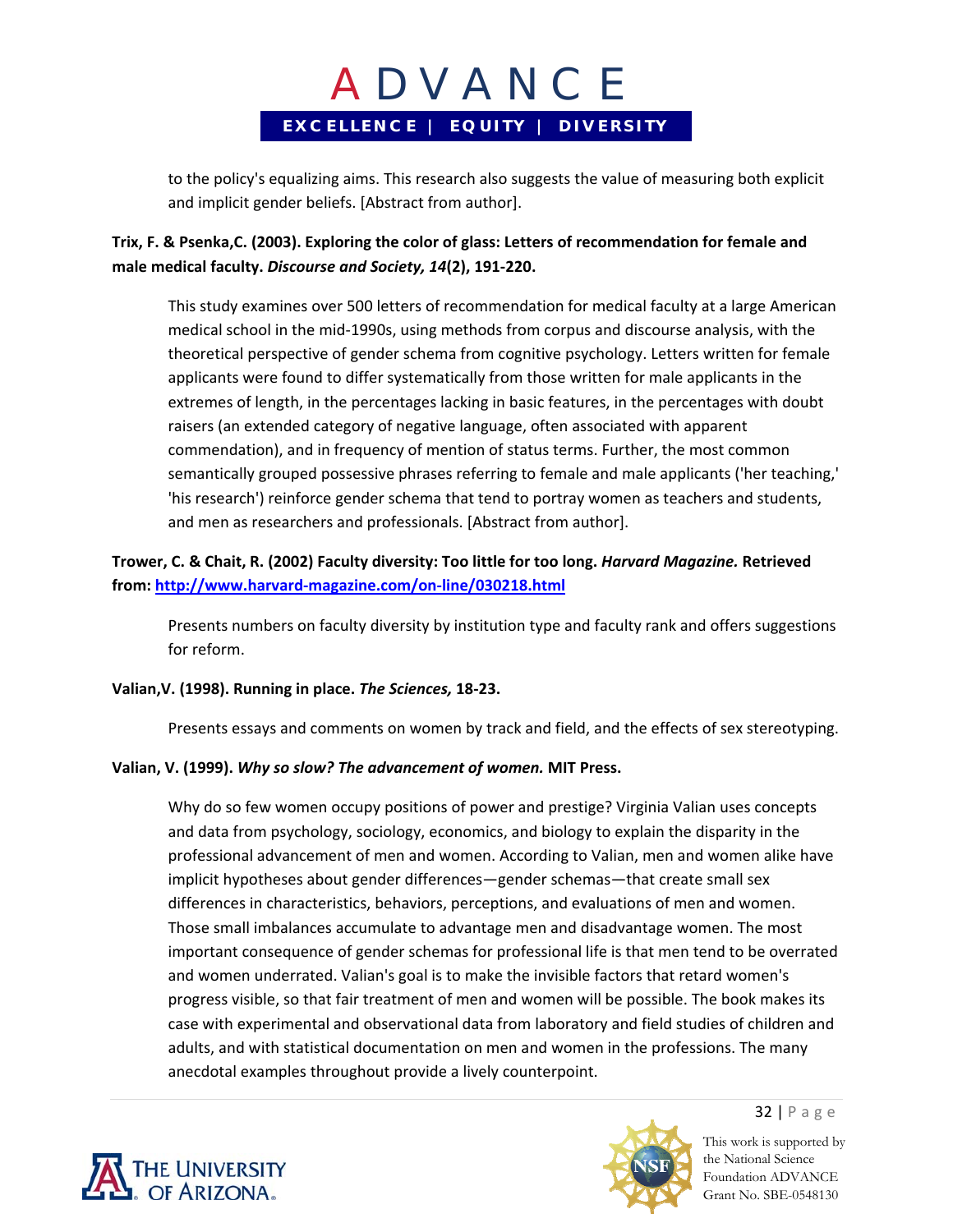### **Wenneras, C. & Wold, A. (1997.) Nepotism and sexism in peer‐review. In** *Women, science, and technology: a reader in feminist science studies.***Wyer, M. (Ed). Routledge, NY.**

Looks at an analysis of peer‐review scores for postdoctoral fellowship applications at the Swedish Medical Research Council (MRC) as of May 1997. Discusses the policy of secrecy in evaluation. Their study strongly suggests that peer reviewers cannot judge scientific merit independent of gender. The peer reviewers over‐estimated male achievements and/or underestimated female performance, as shown by multiple‐regression analyses of the relation between defined parameters of scientific productivity and competence scores.

### **Wingard D.L., Reznik V.M., & Daley S.P. (2008). Career experiences and perceptions of underrepresented minority medical school faculty.** *Journal of the National Medical Association, 100,* **1084‐7.**

BACKGROUND: Although studies have outlined the benefit of diversity in academic medicine, the number of underrepresented minority (URM) faculty remains low. In 1998, University of California, San Diego (UCSD) School of Medicine with the Hispanic Center of Excellence began a formalized proactive faculty development program. Over the past 10 years, recruitment and retention of URM junior faculty have increased. We undertook a study to explore factors associated with this improvement. METHODS: Semistructured interviews were conducted with 18 out of 26 URM and 12 out of 26 randomly chosen non‐URM assistant and associate faculty members throughout 2005. Interview content, based on a conceptual framework from Joanne Moody, included career path, knowledge and experience with faculty development programs and perceived faculty standing. RESULTS: URM faculty were more likely than majority faculty  $(44\% \text{ vs. } 8\%, \text{ p} = 0.04)$  to mention the importance of a role model in choosing their career path. URM faculty participated in faculty development programs at a higher rate than majority faculty (78% vs. 17%, p < 0.001), were more likely to find out about programs through personal contact (94% vs. 42%,  $p = 0.001$ ) and reported more personal contacts prior to participation (78% vs. 33%, p = 0.02). URM faculty were older, graduated earlier and were more likely hired into a staff position prior to faculty appointment (61% vs. 17%, p = 0.02). CONCLUSIONS: Academic medical centers may find competitive URM candidates in staff positions and alternative faculty tracks within their institution. Informing URM faculty often and personally about opportunities for faculty development may increase their participation in career development programs and improve retention.

### **Wing Sue, D. (Ed.). (2010).** *Microaggressions and marginality: Manifestation, dynamics, and impact***. New Jersey: John Wiley and Sons, Inc.**

In the chapter entitled "Microagressions and the Pipeline for Scholars of Color" authors Guzman, Trevino, Lubuguin, and Aryan examine both the incentives for universities to diversify their doctoral and faculty populations (citing research by Milem, Chang, & Antonio, 2005) and the obstacles scholars encounter once they arrive at institutions whose members seem less than ready to work with them. Authors consider faculty recruitment, candidate selection, fit,





This work is supported by the National Science Foundation ADVANCE

Grant No. SBE-0548130